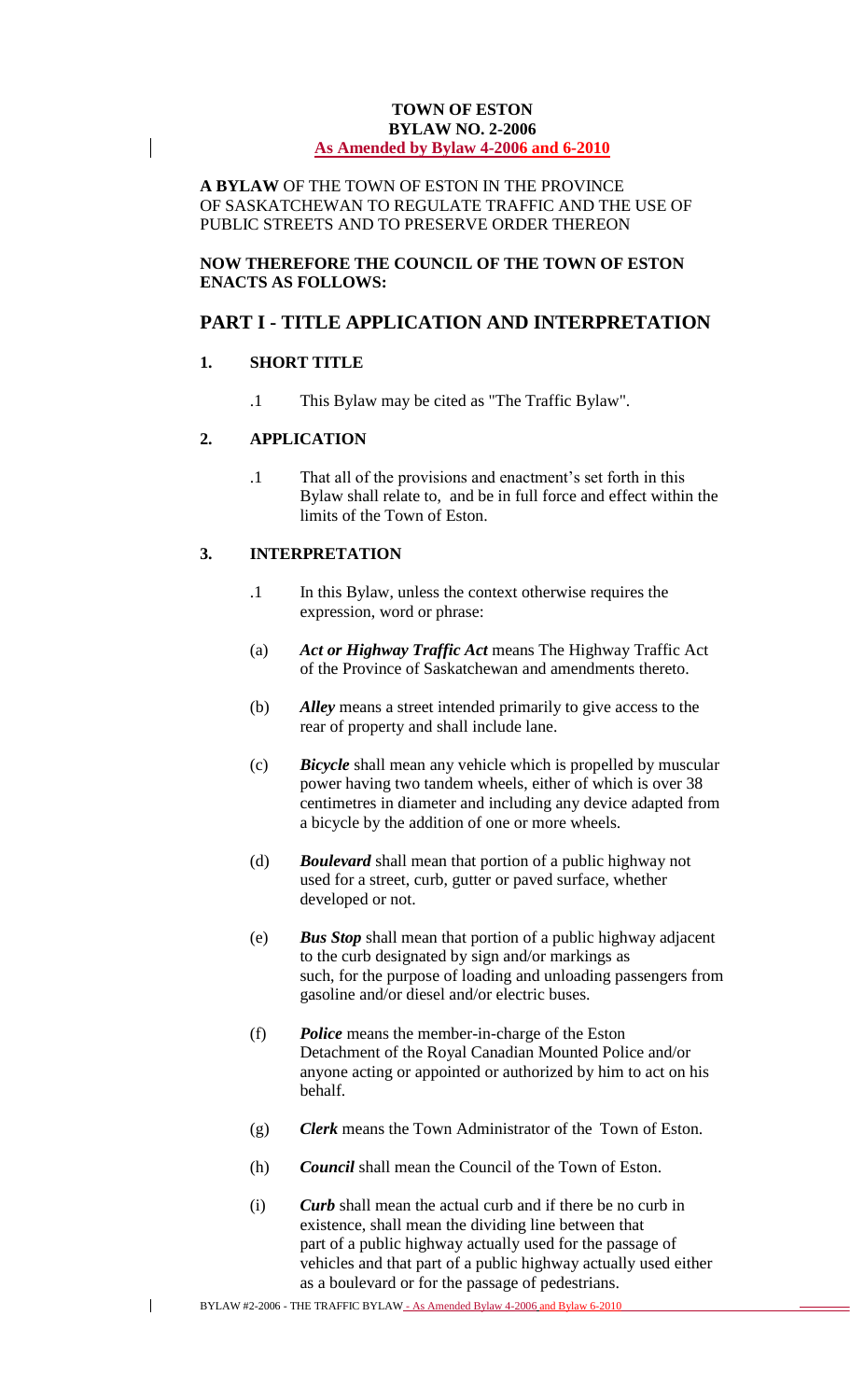- (j) *Double Parked* shall mean when a vehicle stops or parks upon that portion of a public highway not set aside for any purpose other than for the purpose of adjusting to vehicular or pedestrian traffic.
- k) *Driver* (passengers excluded) includes the rider of a bicycle, motorcycle and also the Operator of a vehicle.
- (l) *Highway* means Public Highway.
- (m) *Highway Intersection* shall mean that area bounded by property lines, real or produced, of two or more public highways which meet or cross each other, but does not include a "lane intersection".
- (n) *Holidays* shall mean any statutory or municipal holiday.
- (o) *Intersection* shall mean that kind or type of public highway intended primarily to give access to the rear and/or side of real property and intended primarily for the use of vehicles and shall include alley.
- (p) *Lane* shall mean that kind or type of public highway intended primarily to give access to the rear and/or side of real property and intended primarily for the use of vehicles and shall include alley.
- (q) *Lane Intersection* shall mean that area bounded by property lines, real or produced, of a lane where it meets a public highway or other lane.
- (r) *Loading Zone* shall mean that portion of a public highway adjacent to the curb designated by signs and/or markings for the exclusive use of vehicles, loading or unloading passengers or goods.
- (s) *Misconduct* means and includes any act, deed or practice which is not in the public intent.
- (t) *Motor Vehicle* means a motor vehicle as defined in the Highway Traffic Act.
- (u) *Operator* shall be as defined in The Highway Traffic Act.
- (v) *Owner* shall be defined in The Highway Traffic Act.
- (w) *Parade* shall mean any group of pedestrians marching or walking along a public highway and numbering 30 or more, or any group of vehicles numbering 10 or more and proceeding on a public highway under a common leadership, except funeral processions.
- (x) *Parking* shall be as defined in The Highway Traffic Act.
- (y) *Parking Area* means a portion of a street or an area indicated by signs or markings as a place to park.
- (z) *Parking Stall* shall mean a portion of a public highway or an area designated by signs and/or markings as a parking space for one vehicle only.

BYLAW #2-2006 - THE TRAFFIC BYLAW - As Amended Bylaw 4-2006 and Bylaw 6-2010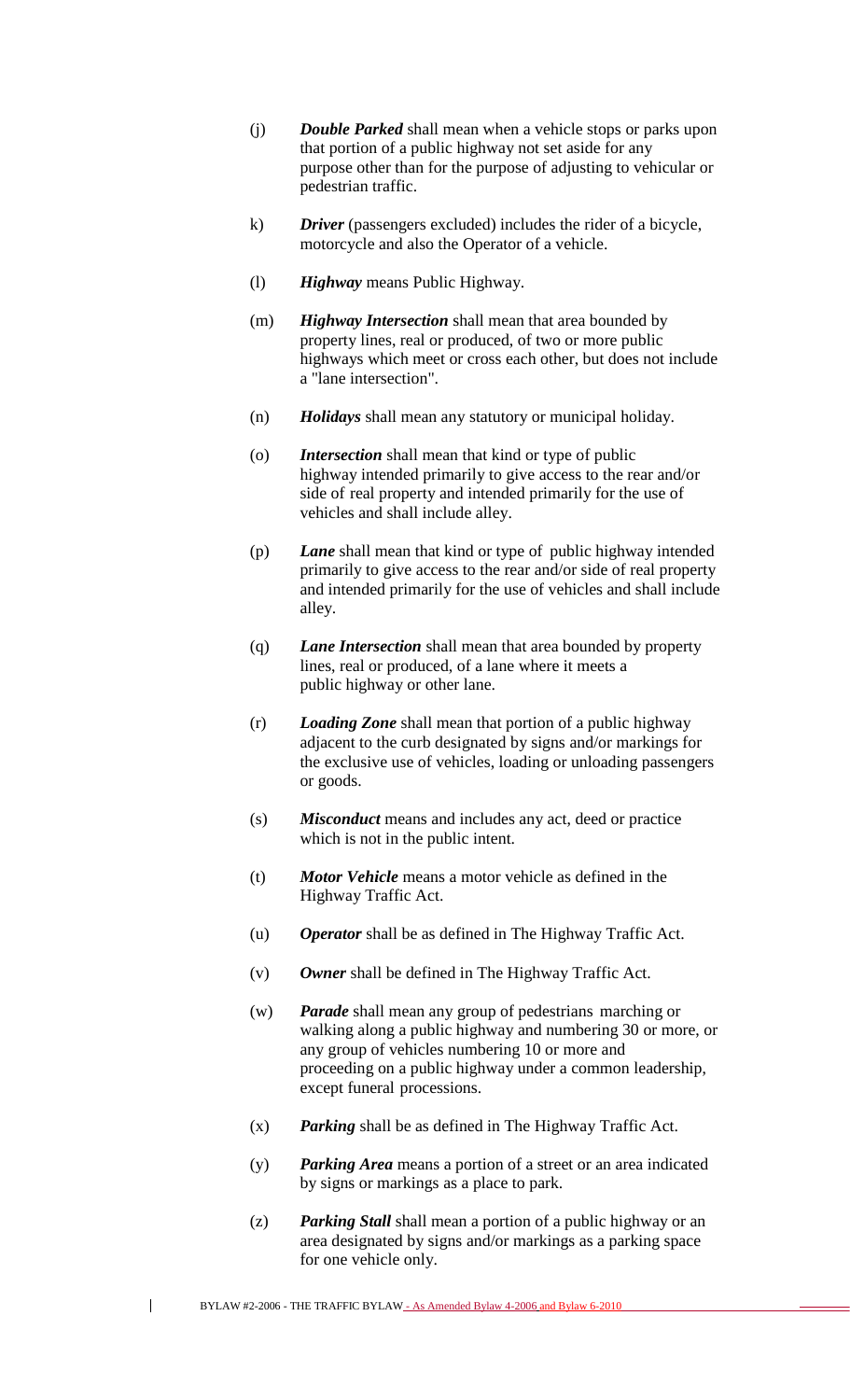- (aa) *Pedestrian* shall mean any person afoot and shall include the occupant of a baby carriage or invalid's chair.
- (bb) *Pedestrian Crosswalk* shall mean that portion of a public highway designated by signs and/or markings for the use of pedestrians to cross a public highway, or where there are no signs or markings, shall mean that portion of a public highway within the prolongation of the lateral boundaries of the adjacent or intersecting, sidewalks at the end of a block, provided that where traffic is controlled at an intersection of a public highway by traffic control signals, this expression shall have the meaning as set out in Subsection (4) of The Highway Traffic Act.
- (cc) *Person* includes a corporation or a partnership, and women as well as men.
- (dd) **Playground or Recreational Area** shall mean any area designated by Council for use for recreation.
- (ee) *Police Officer or Police Constable* shall mean any member of the Royal Canadian Mounted Police and any person specially appointed by the Town of Eston to be a Police Office or Constable.
- (ff) *Procession* means and is included in the word, term or expression parade.
- (gg) *Public Hall* shall be as defined in Section 2 (c) of The Theatres and Cinematograph Act, Statutes of Saskatchewan 1968, and amendments thereto.
- (hh) *Public Highway* shall be defined in The Highway Traffic Act.
- (ii) *School Ground* shall mean that area on which is situated an educational institution, whether public or private, and shall include the lands belonging thereto.
- (jj) *Sidewalk* shall mean the actual sidewalk where constructed on a part or a public highway or that portion of a public highway actually used and intended primarily for use by pedestrians.
- (kk) *Sidewalk Crossing* shall mean that portion of a sidewalk designed for the passage of vehicular traffic.
- (ll) *Snowmobile* shall be as defined in The Highway Traffic Act, Revised Statutes of Saskatchewan 1965 and amendments thereto.
- (mm) *Street or Avenue* shall mean that portion of a public highway lying between curbs where constructed and intended primarily for use by vehicles, or where no curb exists, that portion of a public highway intended for use by vehicles.
- (nn) *Utility Manager* means the Manager of Utilities of the Town of Eston.
- (oo) *Town* means the Town of Eston, in the Province of Saskatchewan.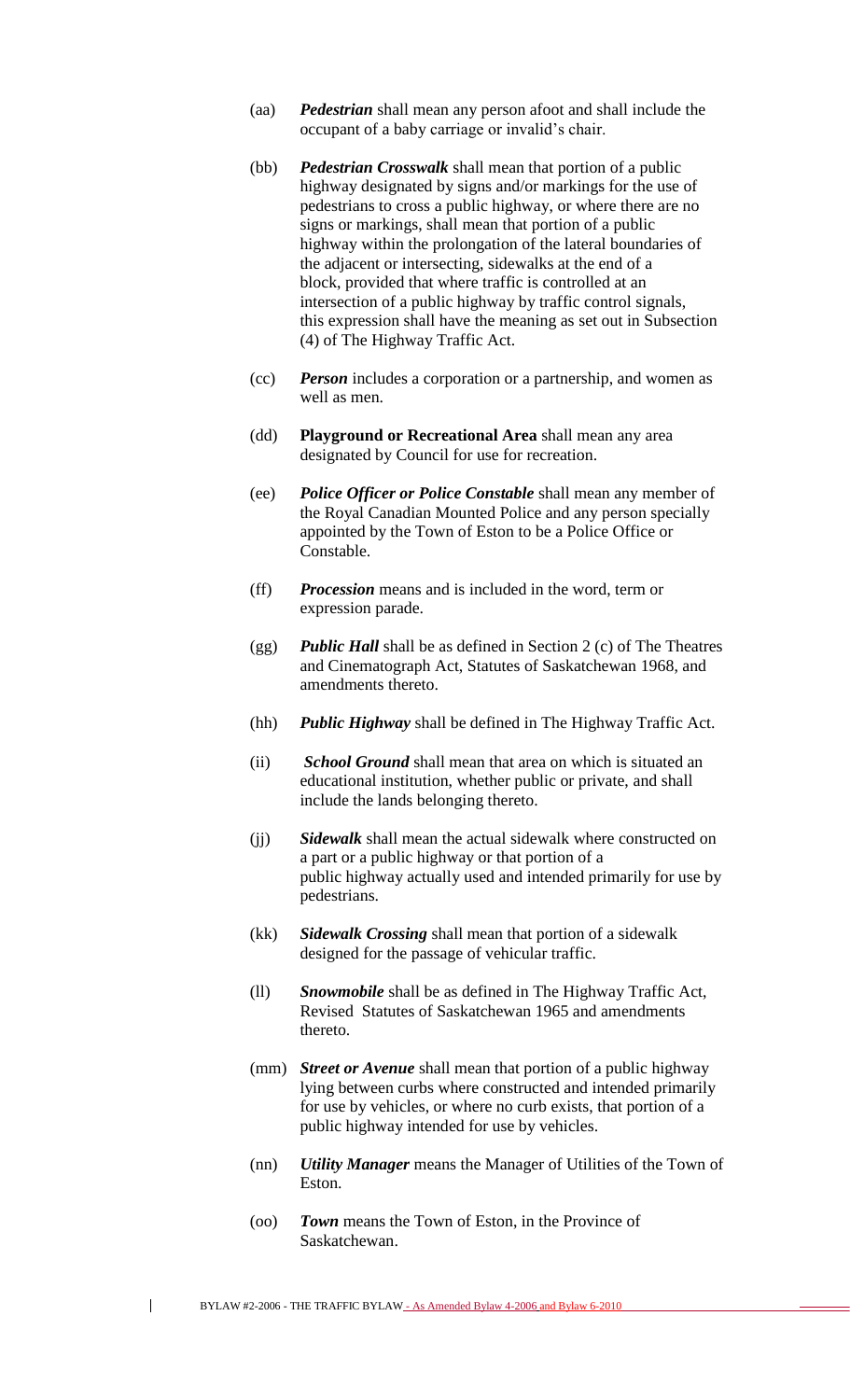- (pp) *Town Engineer* shall mean the Superintendent of Public Works for the Town of Eston and anyone acting or authorized by the Town Council or the Superintendent of Public Works to act on his behalf.
- (qq) *Traffic* shall mean the movement of pedestrians, vehicles, or livestock, upon any public highway in the Town of Eston.
- (rr) *Traffic Light Signal* shall mean a lighted device whether manually, electrically, or mechanically operated, for the purpose of directing, warning or regulating traffic.
- (ss) *Traffic Sign* means any sign marking or device other than any light signal, placed or erected by authority of the Council or the Police for the purpose of guiding, directing, warning or regulating traffic.
- (tt) *Vehicle* means a vehicle as defined in The Highway Traffic Act.
- (uu) *Handicapped Parking* Area means that street area adjacent to the curb designated by signs or markings as being for use by handicapped vehicles.
- (vv) *Handicapped Vehicle* means a vehicle that has been designed or constructed or modified for use by a physically disabled person and includes conventional passenger vehicles displaying a special license plate or any other material issued by the Administrator of The Vehicles Administration Act to identify the vehicle as being used by or on behalf of a person with a physical disability.
- .2 Wherever in this Bylaw the expression "vehicle:, "vehicular" and "vehicular traffic" is used, it shall mean and be held to include for the purpose of prosecution under this Bylaw, the driver or operator.
- .3 Subject to subsection (1) and (2) hereof, other words and expressions used in this Bylaw shall have the same meaning as given to them in "The Highway Traffic Act of the Province of Saskatchewan" as amended from time to time.

# **PART II - POLICE, EMERGENCY AUTHORITY, TRAFFIC CONTROL DEVICES**

## **4. POLICE AUTHORITY**

- .1 A Police Officer is hereby authorized to direct traffic in conformity with the provisions of this Bylaw and The Highway Traffic Act.
- .2 In the case of fire or other emergency, or in order to expedite traffic, or safeguard pedestrians, or prevent accidents, or meet any unforeseen conditions, a Police Officer is hereby authorized to direct traffic in such manner as he may deem necessary whether or not in conformity with the provision of this Bylaw or The Highway Traffic Act.
- .3 Every person shall comply with any traffic signal or direction of a Police Officer given pursuant to this Section.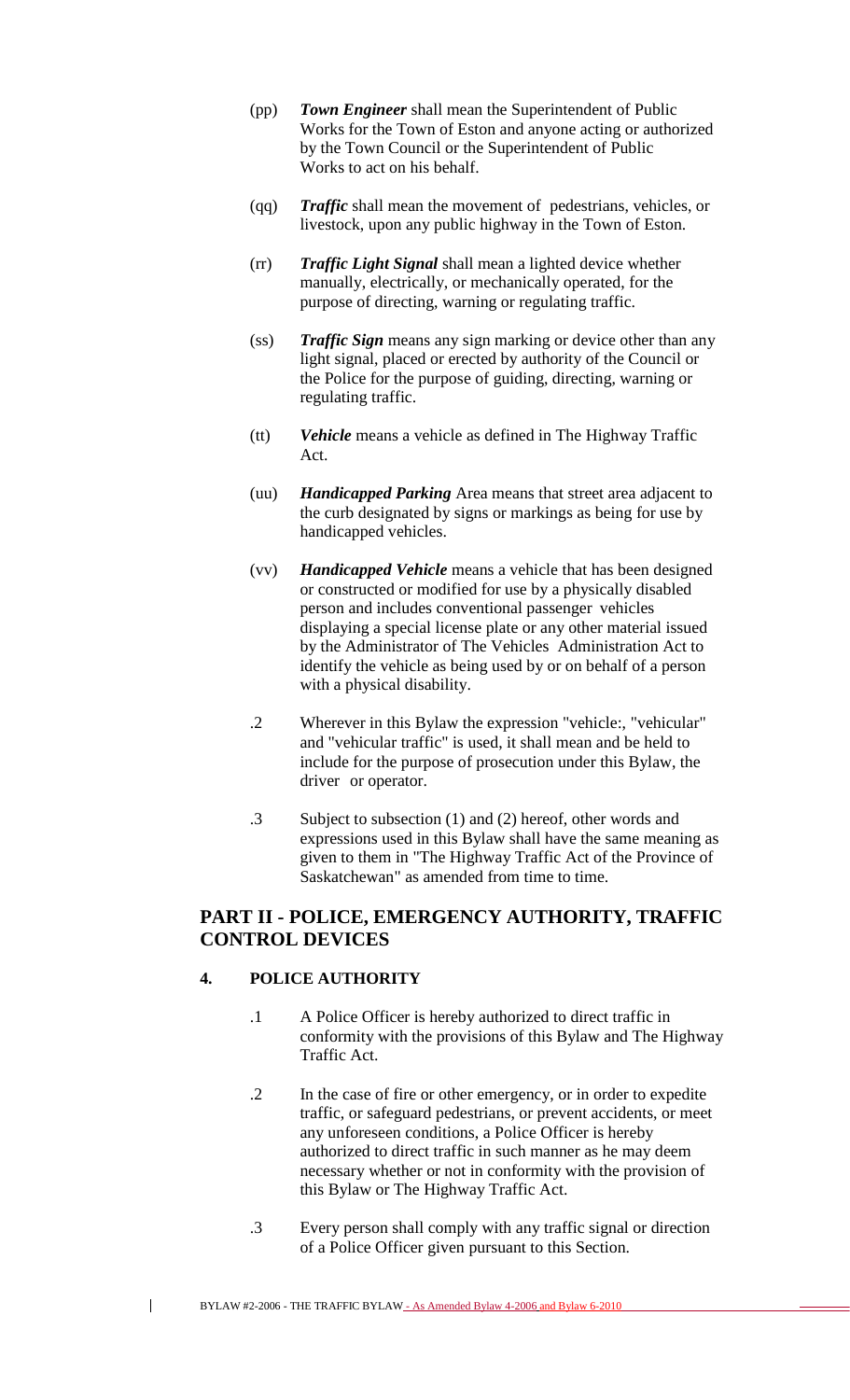.4 Any person to whom a violation ticket is being issued under this Bylaw shall furnish the Police Officer issuing the ticket with his name and address, when requested

## **5. SCHOOL PATROLS**

- .1 Authority is hereby delegated to the Police to organize, train and equip school children for School Patrol duty as hereinafter outlined.
- .2 The Police may arrange that all or any portion of any highway abutting on the grounds of any school within the City may be patrolled by such School patrol at certain times during any school day, and in the manner he may authorize and direct.
- .3 Every person in charge of a vehicle shall, when approaching a school area then being patrolled by a School Patrol, reduce his speed and proceed with caution waiting for the obeyance of signals as given by such Patrol member.

## **6. EMERGENCY POWERS - FIRE DEPARTMENT**

.1 In case of a fire or other emergency, officers of the Fire Department are hereby authorized to direct traffic in such a manner as they deem necessary whether or not it is in conformity with the provisions of this Bylaw and every person shall comply with every traffic signal or direction so given.

## **7. TEMPORARY CLOSING OF STREETS**

- .1 Any portion of a public highway may be temporarily closed to vehicular traffic by the Police or the Town Engineer in order that pedestrians may have the exclusive use thereof.
- .2 Notwithstanding any other provisions of this Bylaw to the contrary, the Police and/or the Town Engineer shall have authority to temporarily prevent parking on or passage of traffic over any public highway or portion thereof, whenever in his judgement it may be necessary in order to avoid traffic congestion, danger or accident, or public inconvenience.
- .3 Notwithstanding any other provisions of this bylaw to the contrary, the Town Engineer shall have authority to temporarily prevent parking and/or prohibit traffic on any public highway or any portion thereof to allow any work to be carried out by or on behalf of the Town, such work to include, but not be restricted to snow removal, cleaning, repairing or maintenance of such public highway or any work in respect to any public utility located under, on, or above any public highway.
- .4 Notwithstanding any other provisions of this bylaw to the contrary, the Town Engineer shall have the authority to designate and locate loading zones on any street in the Town of Eston, provided that within thirty (30) days after same have been designated or located, Council by resolution has formally authorized the same.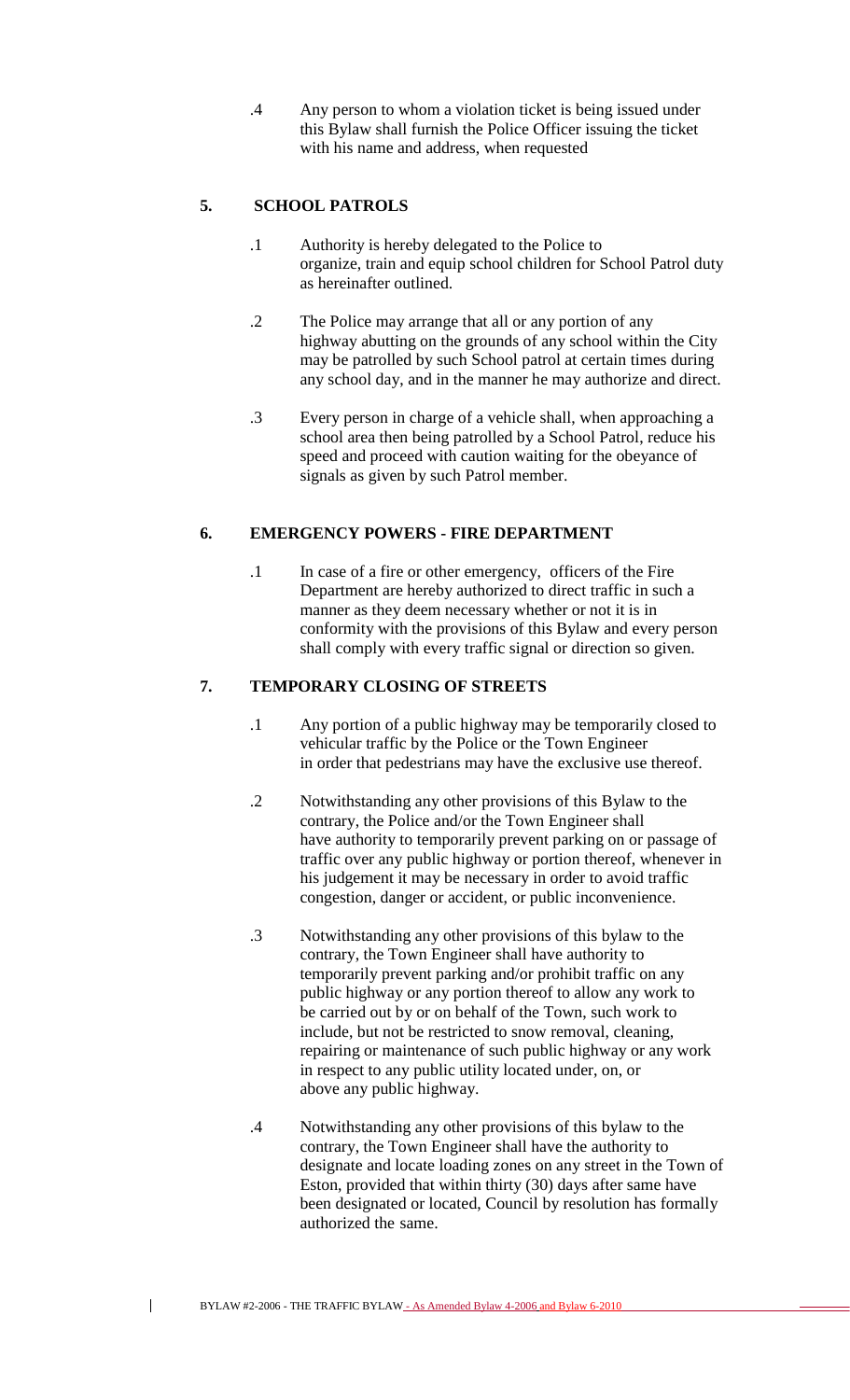- .5 No person driving a vehicle shall drive through or enter upon any street or portion thereof which is roped, barricaded, or indicated by notice or sign as being closed.
- .6 No person shall park a vehicle on any public highway or portion thereof on which parking is temporarily prohibited by the Police or the Town Engineer under the provisions of Part II of this Bylaw.

# **8. AUTHORITY OF COUNCIL**

.1 The Council shall have the right at all times by resolution to authorize the erection of traffic light signals, traffic signs or any required signs in accordance with the intent and meaning of this section, and to regulate loading time in loading zones on all public highways within the Town and to designate playgrounds and recreational areas.

## **9. ERECTION OF SIGNS AND SIGNALS**

- .1 The Town Engineer is hereby authorized to erect or cause to be erected such signs and signals as he may deem necessary for properly carrying out of the provisions of this Bylaw, or for the proper control of traffic in the Town of Eston, provided that within a period of thirty (30) days of the erection of such signs and signals the Town Engineer receives authorization by resolution of Council for the continuous erection of such signs and signals.
- .2 No operator of a vehicle and no pedestrian shall disobey the instructions of any traffic sign or signal unless otherwise directed by a Police Officer or Fireman acting under this Bylaw.
- .3 No person other than the Town Engineer or a Police Officer, unless authorized by the Council, shall erect or maintain on any public highway in the Town of Eston any warning or direction sign, marker, signal or light.
- .4 No person shall drive or walk on or over a newly painted line on any street where such line is indicated by accepted warning or directional markers or signs.
- .5 No person shall deface, injure, knock down, remove, obscure, or interfere with any traffic sign, signal, or street marker erected under the authority of this Bylaw.

## **10. PEDESTRIAN CORRIDOR**

- .1 Council by resolution may authorize the establishment of a pedestrian corridor as per Schedule I.
	- (a) Pedestrian Corridor means a crosswalk that has been designed as a pedestrian corridor and that is illuminated and distinctly indicated for pedestrian crossing by:
		- (i) lights and other traffic signals;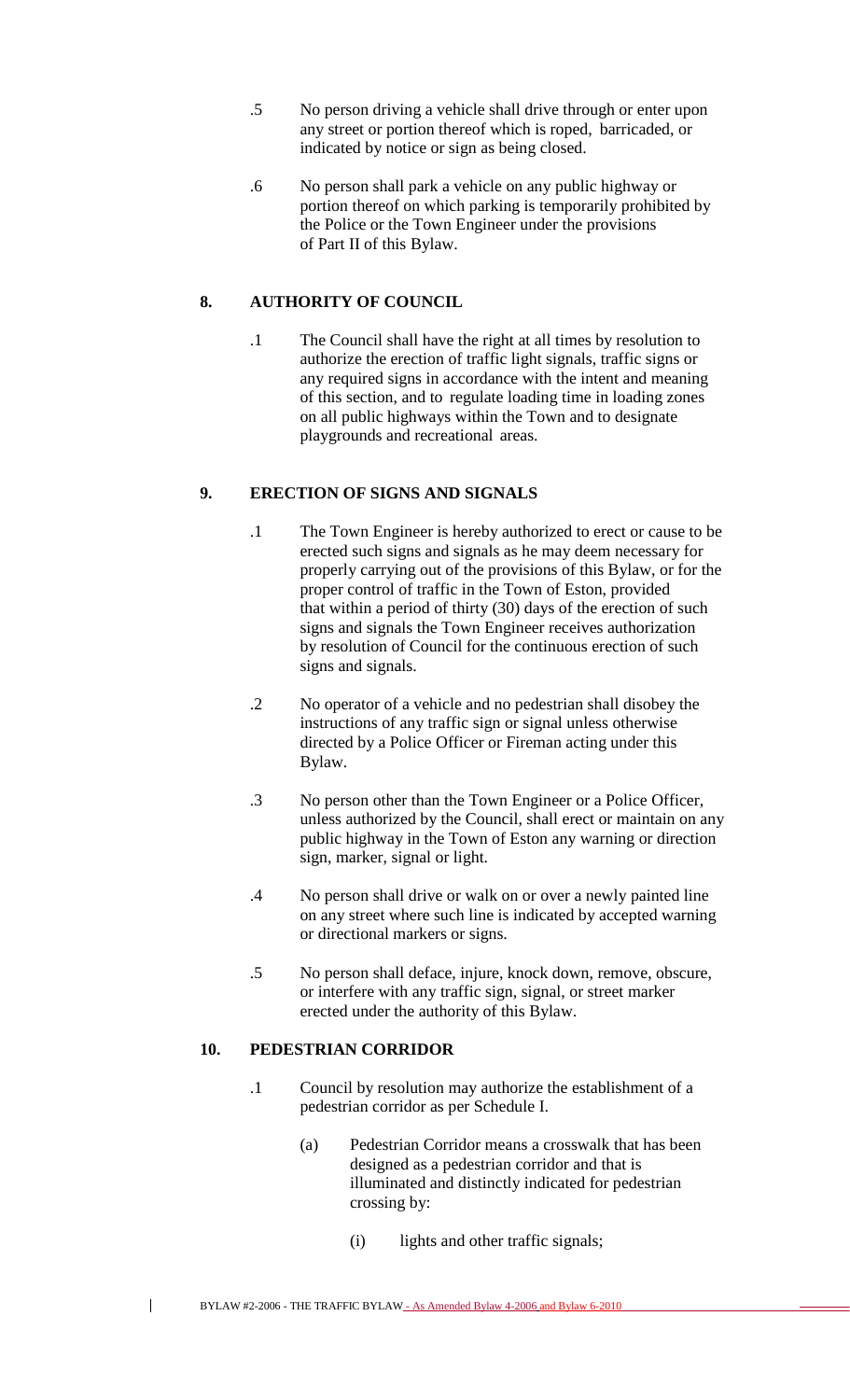- (ii) lines or other markings on the surface of the roadway.
- .2 When a vehicle is approaching a pedestrian corridor and is within 30 meters thereof, the driver of any other vehicle approaching from the rear shall not overtake and pass such vehicle.
- .3 All vehicle operators shall stop before entering an occupied pedestrian corridor and shall not proceed until the corridor is unoccupied.

#### **11. PARADES**

- .1 No parade shall be held without first obtaining consent from the Council of the Town of Eston designating and approving the hour and route of the parade.
- .2 Application for consent for a parade shall be made in writing to the Clerk of the Town, giving the nature of the parade, the intended route, the number of persons and the vehicles expected to take part, and the time which it is expected will be required for the parade to pass a given point and in addition the applicant is to notify the Police of the aforesaid matters.
- .3 No driver of a vehicle nor any pedestrian shall drive, ride or walk, as the case may be, through any parade or procession or in any way, obstruct or interfere with the same, excepting in the case of an emergency.

#### **12. FUNERAL PROCESSIONS**

- .1 The lead vehicle in a funeral procession shall carry two small flag markers, one to be mounted on each side of the front bumper thereof. Each such flag marker shall be plainly marked with the word "Funeral".
- .2 Notwithstanding anything elsewhere in this Bylaw contained, the following conditions shall apply to the use of the curb and space adjacent to any funeral parlor or other place where a funeral is to be held.
	- (i) Such conditions shall be applicable for three hours prior to and during actual funeral service.
	- (ii) The Police may authorize the person in charge of any funeral to place markers along the curbs on either or both sides of the street adjacent to the parlor or other place where a funeral is to be held, for such distance in each case as the Police may designate. Such curb markers shall be marked "Reserved for Funeral Procession" and during the time the same are lawfully in place no person shall park a vehicle between the curb points so marked unless it is to be part of such funeral procession provided that nothing herein shall make it an offence for any person to fail to remove therefrom a vehicle previously lawfully parked.
- .3 All vehicles in a funeral procession shall have their four way hazard flashers on irrespective of the time of day.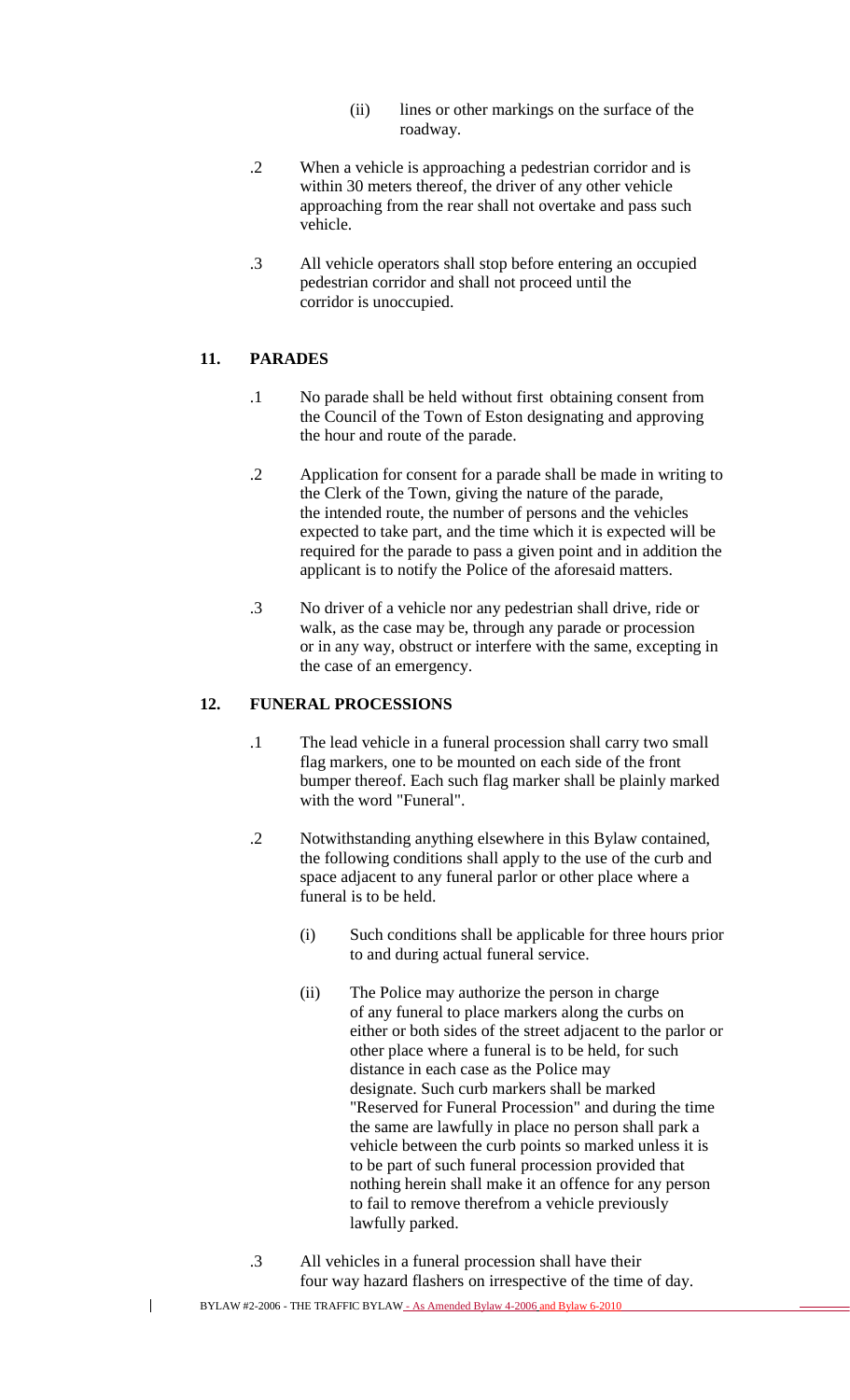## **13. STOP STREETS**

.1 All streets set out in Schedule "A" attached hereto and forming part of this Bylaw are established as "stop" streets and the erection of stop signs on the said streets by the Town Engineer is hereby authorized.

## **14. YIELD STREETS**

.1 All streets set out in Schedule"B" attached hereto and forming part of this Bylaw are established as "yield" streets and the erection of yield signs on the said streets by the Town Engineer is hereby authorized.

## **15. HANDICAPPED PARKING AREA**

.1 Handicapped vehicles are exempt from the provisions of this Bylaw as they apply to parking on all streets or portions as established by resolution of Council and the erection of signs marking the areas on the said streets by the Town Engineer is hereby authorized.

## **16. AMENDMENT OF SCHEDULES**

.1 Any or all schedules to the Bylaw may be amended or substituted from time to time by Council.

# **PART III - PEDESTRIAN RIGHTS AND DUTIES**

## **17. OBSTRUCTING SIDEWALK OR ROADWAY**

.1 No person shall obstruct the free passage of traffic on any sidewalk or public highway.

## **18. STREET PRESENTATIONS**

.1 The Police may approve presentations or gatherings on the street that may partially obstruct the free passage of traffic.

## **19. NOISE PROHIBITED**

 $\mathbf{I}$ 

.1 No person shall make any unnecessary noise on any public highway.

## **20. PEDESTRIAN CROSSINGS**

.1 Pedestrians wishing to cross at a pedestrian crosswalk shall signify their intention by stepping from the curb into the crosswalk. All traffic will yield the right of way to the pedestrian in the crosswalk.

## **21. USE OF STREETS FOR BUSINESS**

.1 Except as may be authorized by Bylaw or resolution of Council, no person shall engage in, conduct or carry on any business or display any articles for sale, including a vehicle, on any public highway or sidewalk or boulevard in the Town of Eston.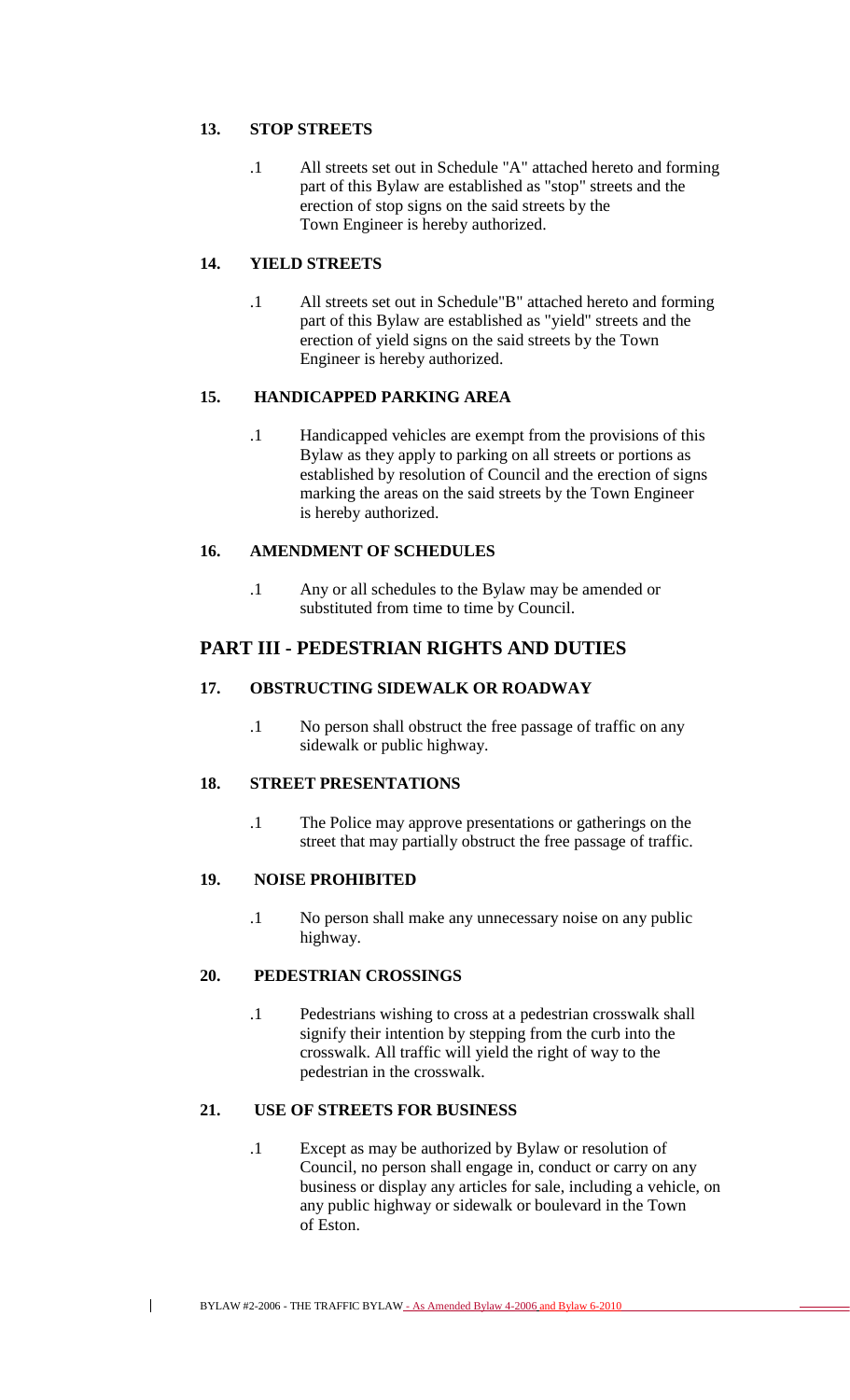- .2 No operator or passenger of any vehicle shall solicit business while travelling on a street, nor shall an operator or passenger of any vehicle annoy any person by soliciting business or enticing any person to his vehicle unless licensed to do so by the Town.
- .3 The Police may at his discretion, impound or seize goods and equipment associated with the business for a period of up to 90 days unless the fine and costs of removal and storage are sooner paid.

## **22. BICYCLES, CARTS, WAGONS AND ANIMALS**

- .1 Every person propelling a bicycle, push cart, wagon or riding an animal upon a pubic highway and every person driving any animal upon a public highway shall be subject to the provisions of this Bylaw applicable to the operator of any vehicle, except those provisions of this Bylaw with reference to the equipment of vehicles and except those provisions which by their very nature can have no application.
- .2 No person shall leave a horse unattended on a public highway.

# **PART IV - STOPPING STANDING AND PARKING**

## **23. STOPPING PROHIBITED IN SPECIFIED PLACES**

- .1 No operator of a vehicle shall stop such vehicle in any of the following places, except where necessary to avoid collision or conflict with other traffic or in compliance with the directions of a Police Officer or traffic sign or signal.
	- (a) within an intersection
	- (b) on a sidewalk
	- (c) on a crosswalk
	- (d) on a boulevard or sidewalk, or the area set aside for a boulevard or sidewalk
	- (e) within 10 meters of the driveway entrance of any fire station
	- (f) with its left hand side to the curb
	- (g) at any other place where traffic signs prohibit stopping during such times as stopping is so prohibited.

## **24. PARKING**

- .1 Except as otherwise provided in this bylaw or as otherwise provided in any other bylaw passed by council either before or after the coming into effect of this bylaw no operator of a vehicle shall park said vehicle:
	- (a) within any alley or lane
	- (b) within 3 meters of entrance of any alley or lane on all streets where parallel parking is permitted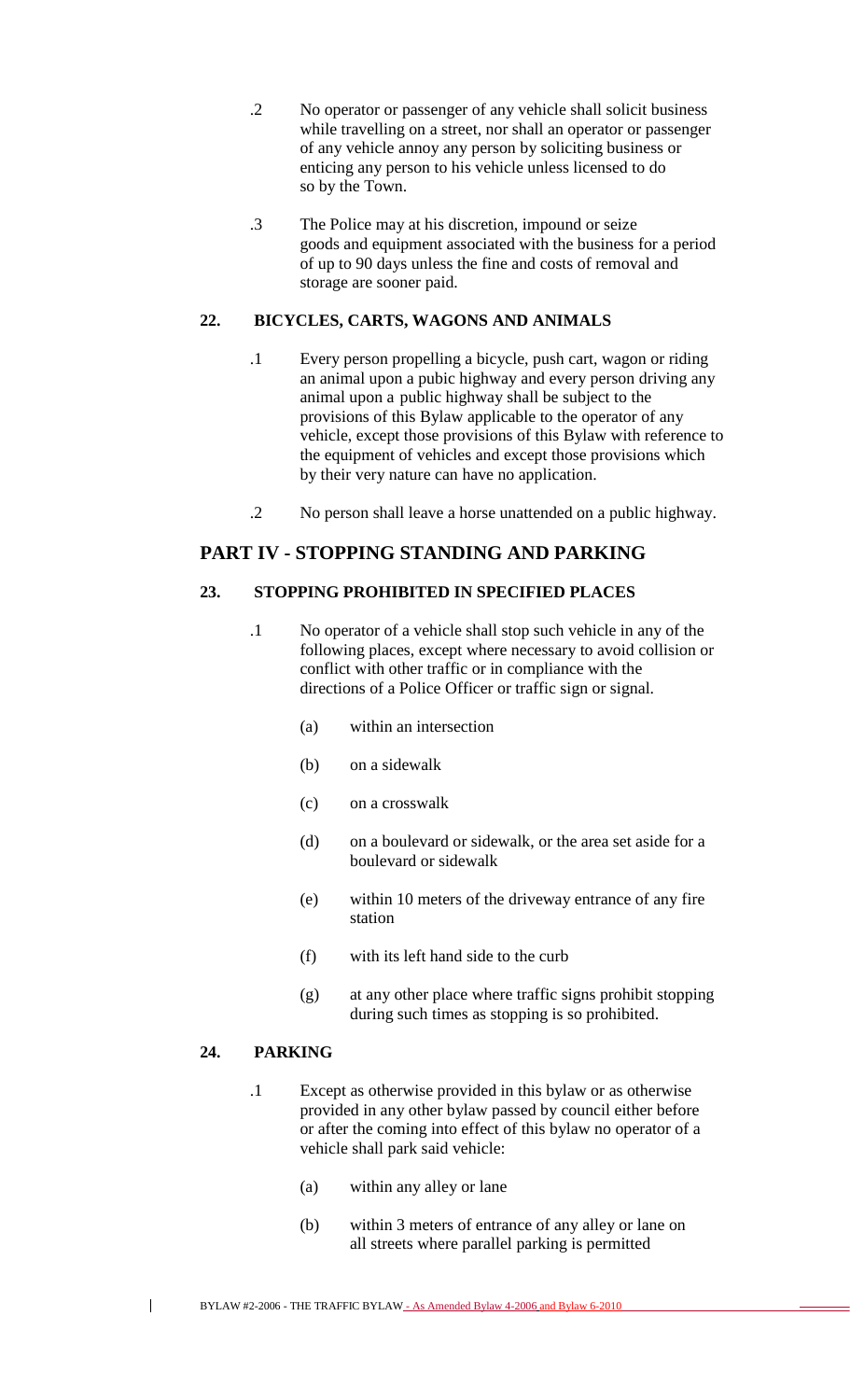- (c) within 3 meters of a fire hydrant measured parallel to the curb
- (d) obstructing any private driveway
- (e) in any place mentioned designated by resolution of Council where an appropriate sign has been placed.
- (f) within 6 meters of block corners at intersections on streets where parallel parking is permitted
- (g) at the rear of any building immediately in front of its entrance or exit or on any street or location in front of the entrance or exit to any building
- (h) Any place where parking is prohibited by a police order sign, provided that the painting of a curb yellow shall, for the purpose of this Bylaw, be deemed a police order sign and no person, unless acting under the instructions of the Police or Town Engineer or Town council, shall paint or permit any curb to be so painted
- (j) in any private parking place or on any private property of which he is not the owner, occupant, licensee, or permittee, except with the consent of the owner, occupant, licensee or permittee
- (k) no vehicle shall be parked or left standing in such a manner that any portion of the vehicle extends over a sidewalk or sidewalk crossing
- (l) within 3 meters on either side of any sidewalk crossing.
- (m) No person shall double park any vehicle upon any public highway in the Town.
- (n) No person shall park a vehicle so as to block the exit of any vehicle already parked or in such a manner as to obstruct or interfere with the use of any remaining space therein by others for parking purposes.
- (o) No person shall park any vehicle in such a manner that it is not wholly within one parking stall, in any area of designated parking stalls.
- .2 No person shall park or cause to be parked any vehicle:
	- (a) with the engine running on any highway in the City unless the vehicle's emergency brake is engaged; and
		- i) The vehicle's transmission is engaged in either "Park" or "Neutral" and either;
		- ii) All the doors of the vehicle are locked, or
		- iii) There is a person in the vehicle of the age of sixteen (16) years or over.

BYLAW #2-2006 - THE TRAFFIC BYLAW - As Amended Bylaw 4-2006 and Bylaw 6-2010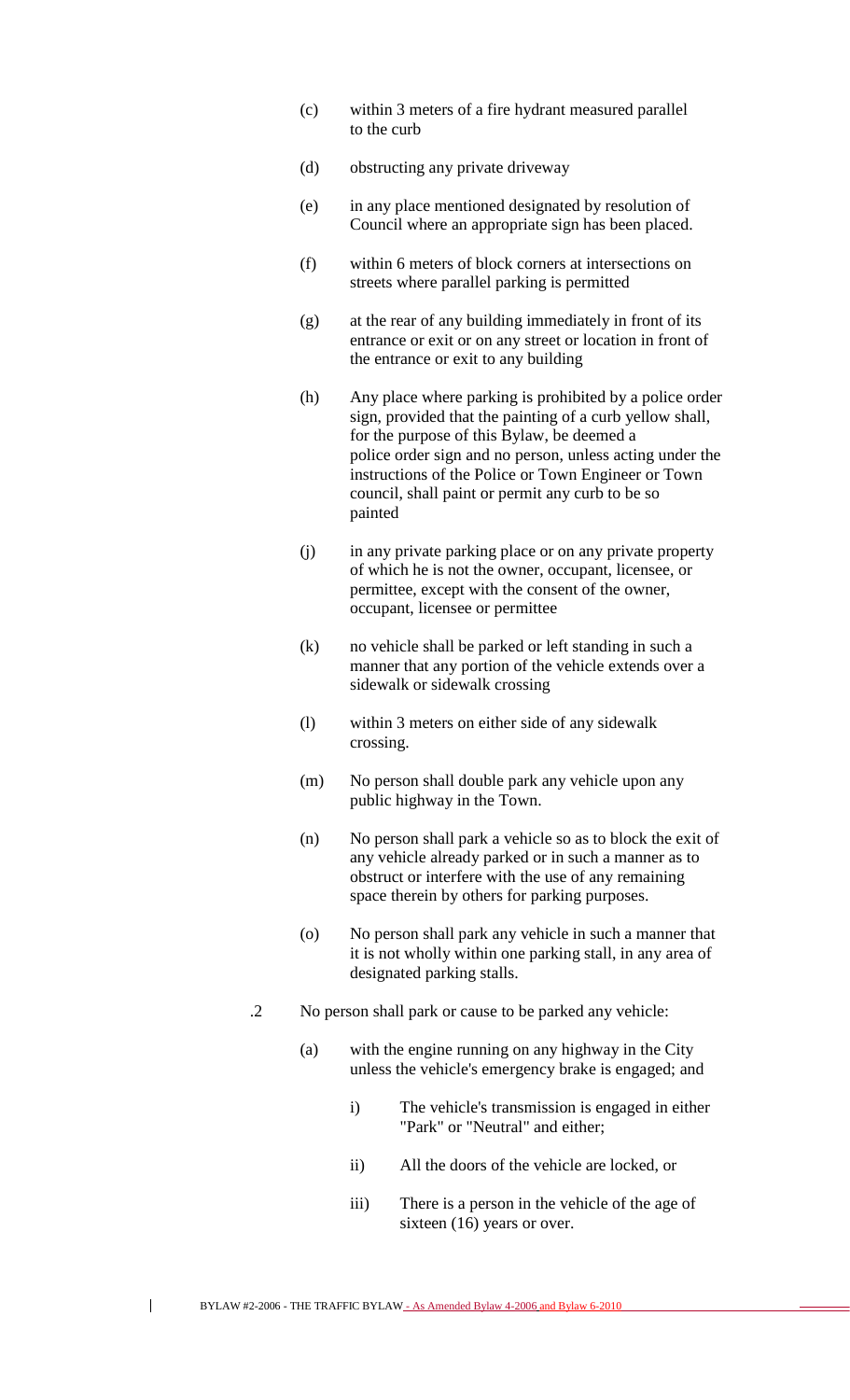(b) No person shall leave a motor vehicle unattended and unlocked without first removing the keys from the ignition thereof.

## **25. METHOD OF PARKING**

- .1 Except when necessary in obedience to traffic regulations or traffic signs or signals, or as indicated in Subsection 2, no operator of a vehicle shall stop, stand, or park, such vehicle in a street other than parallel with the curb, and with the right hand wheels of the vehicle within 38 centimetres of the edge of the curb or travelled portion of the public highway with a clear space of 1.20 meters left ahead of and behind the parked vehicle except where angle parking is permitted.
- .2 Angle parking is permitted on Main Street from Railway Avenue to Fourth Avenue South.

# **26. PARKING TIME LIMITED**

- .1 No person shall park any vehicle for a longer time on any street than provided in Section 2 or by traffic signs indicating the duration of parking in a specified location.
- .2 No vehicle shall be parked on any street or avenue in the Town of Eston for an uninterrupted period of time longer than ninety-six (96) hours.
- .3 Any vehicle parked for an uninterrupted period of time longer than ninety-six (96) hours on any street may be hauled away at the expense of the owner thereof.

## **27. ESTABLISHMENT OF SPECIAL PARKING ZONES**

- .1 Council by resolution may authorize the establishment restricted parking zones on such public streets in such places and in such numbers as it shall determine to be of the greatest benefit and convenience to the public, and every such restricted parking zone shall be designated by appropriate signs and the Town Engineer is hereby authorized to erect the appropriate signs.
- .2 Council can by resolution designate no parking zones between the hours of 9:00 p.m. and 7:00 a.m.

## **28. APPLICATION FOR SPECIAL PARKING ZONES**

- .1 Anyone who wishes to have a special parking zone established shall apply in writing to the Town Clerk indicating the location and conditions being requested as well as the reason for the request.
- .2 The Town Clerk shall submit all applications to Town Council.
- .3 If the Town Council approves the application and passes a resolution to authorize the special parking zone, proper signs shall be erected by the Town. The cost of the signs may be charged to the applicant at the discretion of Council.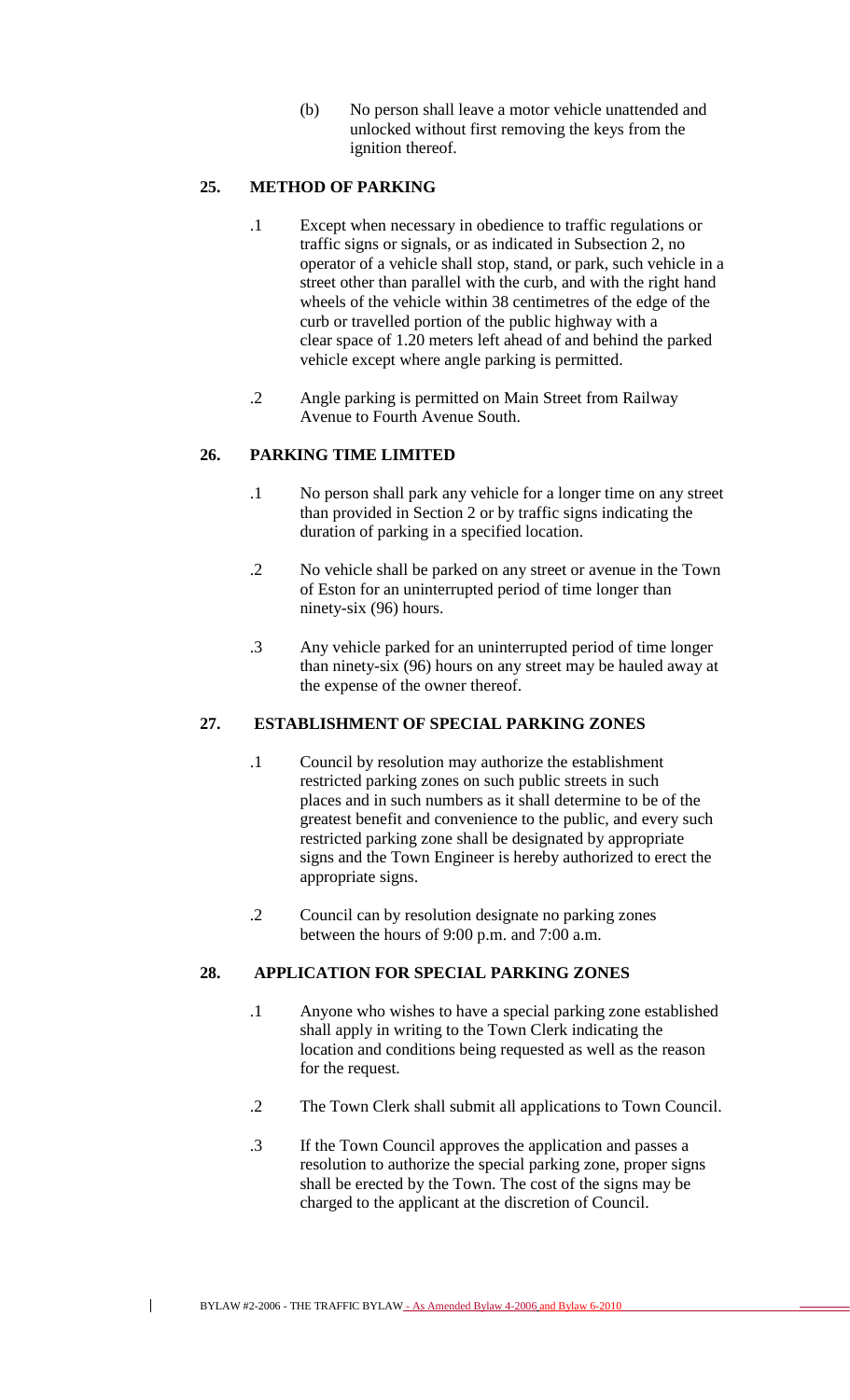#### **29. VEHICLES PROHIBITED FROM PARKING IN SPECIAL PARKING ZONES**

- .1 No person shall park any vehicle other than the designated vehicle in a special parking zone, but private automobiles may stop in any special parking zone for the purpose of, and while, actually loading and unloading passengers.
- .2 Any areas designated as a loading zone may be used by any vehicle when actually engaged in loading and unloading passengers or merchandise or for a period not to exceed ten (10) minutes.
- .3 No person shall park any vehicle in a Handicapped Zone other than a vehicle that has been described as a Handicapped Vehicle in Section 3(1) Subsection (v.v.).

#### **30. RESTRICTED PARKING OF MOTOR VEHICLES**

- .1 No person shall park a motor truck, motor bus or vehicle excepting private passenger automobiles, exceeding 10 meters in length on any public highway in the Town excepting:
	- (a) Railway Avenue
	- (b) any public parking lot.
- .2 No person shall angle park a vehicle exceeding 6.10 meters in length on Main Street where angle parking is permitted.

## **31. PARKING BY FIRE HYDRANTS**

- .1 No person shall park within 6 meters of a fire hydrant at any time.
- .2 Any vehicle may use the space on a street in front of a fire hydrant for loading or unloading, provided a driver remains at the wheel of the vehicle at all times ready to move the said vehicle when required.

#### **32. UNATTACHED TRAILER OR SEMI-TRAILER PARKING**

- .1 No person shall leave a trailer or semi-trailer parked on a public street which is unattached from the vehicle used for moving same, excepting Town-owned equipment, or private trailers not exceeding 8 meters in length in residential areas only.
- .2 Time limit on the exceptions provided shall not exceed ninety-six (96) hours.

# **33. PARKING OF UNLICENSED VEHICLES**

 $\overline{1}$ 

.1 No motor vehicle shall be parked on a public highway unless it is displaying license plates for the current year.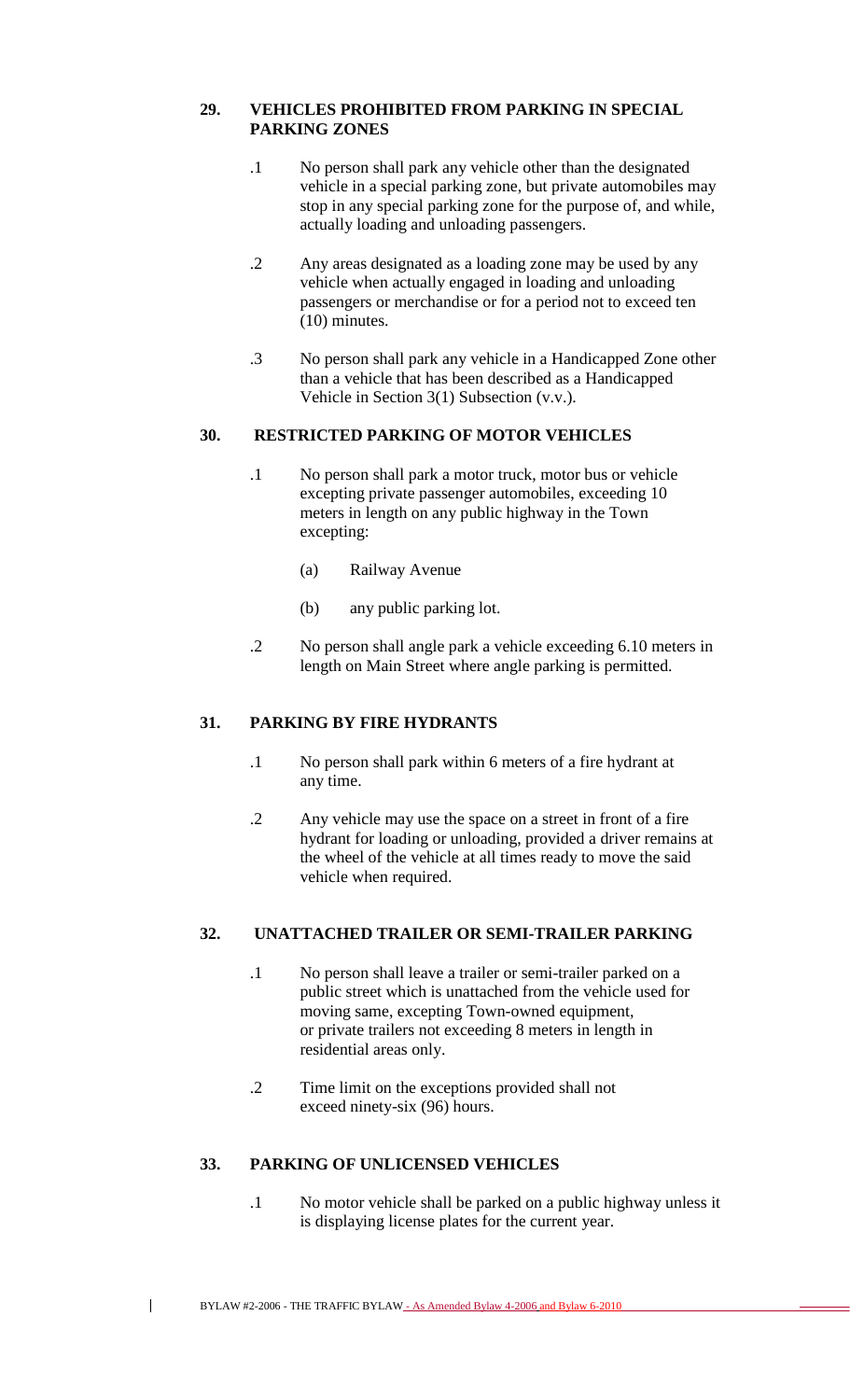## **34. NO IMMOBILIZED VEHICLES ON HIGHWAY**

- .1 Vehicle repairs including changing of tires shall not be made on any public highway unless in the case of emergency repair.
- .2 No person shall leave any vehicle unattended for more than one (1) hour on any public highway if the vehicle has been placed on a jack or jacks and one or more wheels have been removed from it or part of the vehicle has been raised.

#### **35. GENERAL STANDING PROHIBITIONS**

.1 No person shall open the door of a motor vehicle on the side available to moving traffic unless and until it is reasonably safe to do so, nor shall any person leave a door open upon a side of a vehicle available to moving traffic for a period of time longer than necessary to load or unload passengers.

# **PART V - RULES FOR DRIVING**

## **36. BACKING**

- .1 No person shall back a vehicle around a corner at any time.
- .2 No person shall back a vehicle along any street except when reasonably necessary in entering or leaving a parking space.
- .3 An operator of a vehicle or bus, before backing, shall give ample warning of his intention to do so and shall not back unless such movement can be made without interfering with other traffic.

# **37. WEATHER CONDITIONS AFFECTING STREETS**

.1 When water, mud or slush is laying on any public highway the driver of every vehicle thereon shall so reduce the speed of his vehicle to avoid splashing any pedestrian using the sidewalk or within the boundary of the public highway.

#### **38. U-TURNS**

- .1 No operator of any vehicle shall turn such vehicle so as to proceed or face in the opposite direction except at a street intersection or street end, and "street" in this Subsection shall not include any alley and/or lane.
- .2 No operator of any vehicle shall turn such vehicle so as to proceed or face in the opposite direction at any street intersection where there is displayed a sign indicating no U-Turn or a four way stop intersection. All highway intersections set out in Schedule"C" attached hereto and forming part of this Bylaw, are established as intersections where no U-Turn can be made, and the Town Engineer is hereby authorized to erect the appropriate signs.
- .3 At any highway intersection where a U-Turn is permitted every driver of a vehicle shall yield the right-of-way to all other vehicles within the intersection or approaching the intersection.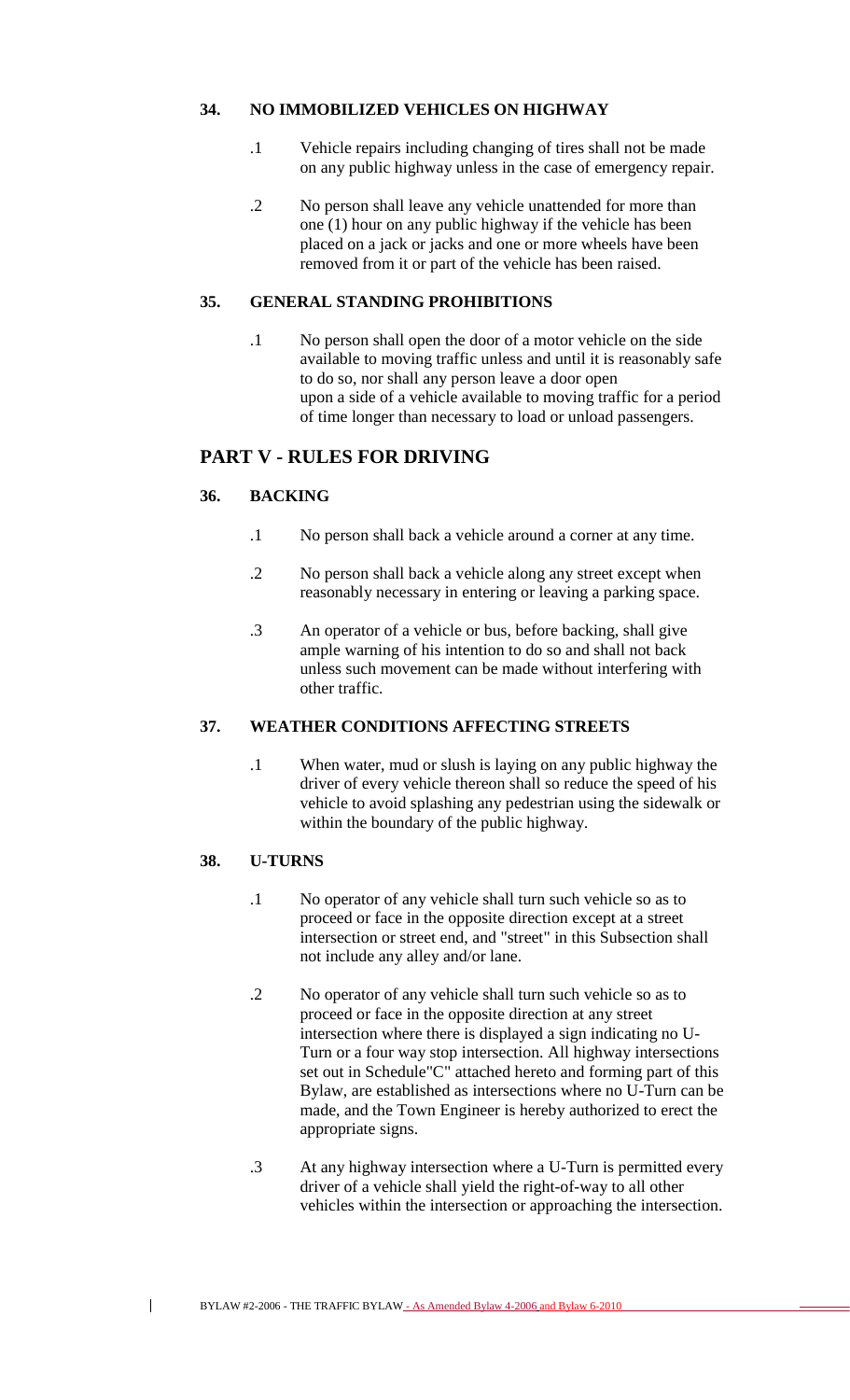## **39. TRAFFIC NOT TO BE OBSTRUCTED**

- .1 No person shall operate a vehicle or allow a vehicle to remain upon any public highway so as to be an unreasonable obstruction to the traffic thereon. Where the obstruction is unavoidable due to mechanical failure, the operator will not be in breach of this Section provided he promptly takes measures to clear the faulty vehicle from the Highway.
- .2 A person operating a vehicle at a speed of less than 20 km/hr. shall keep as close as practicable to the right curb of the highway on which they are traveling.

#### **40. STOPPING WHEN THE INTERSECTION IS OBSTRUCTED**

.1 Notwithstanding any traffic signal indication to proceed, no operator of a vehicle shall enter an intersection unless there is sufficient space on the other side of the intersection to accommodate the vehicle without obstructing the passage of pedestrians or other traffic.

## **41. VEHICLE BACKED TO CURB**

.1 No driver of a vehicle, semi-trailer or trailer combination shall stand the vehicle backed up to the curb except while actually loading or unloading, and if the vehicle is a semi trailer or trailer combination, the motor vehicle or truck tractor unit thereof must stand parallel to the curb and faced in the direction of the going traffic, but no vehicle shall stand so backed up that it obstructs the free passage of traffic lawfully using the public highway.

## **42. DELIVERIES IN LANE OR ALLEY**

.1 Wherever access can be had to an alley or from their own property, persons making deliveries or collections of commodities to or from stores, restaurants, hotels, and commercial buildings, shall make them therein.

## **43. SPEED LIMIT**

- .1 With the exception of Fire Department vehicles, Police Patrols and ambulances operating sirens and/or red warning lights when on duty or in cases of emergency, no person shall operate a motor vehicle within the corporate limits of the Town of Eston at a greater speed than the speed limits set forth in Subsection (a), (b), (c) and (d) of this Section.
	- (a) Subject to Subsection (b), (c) and (d) no person shall operate a vehicle within the corporate limits of the Town of Eston at a greater speed than Forty (40) kilometres per hour unless otherwise posted.
	- (b) No person shall operate a motor vehicle at a greater speed than Thirty (30) kilometres per hour between the hours of 8:00 a.m. and 10:00 p.m. daily:
		- (i) on Seventh Avenue from First Street West to Third Street West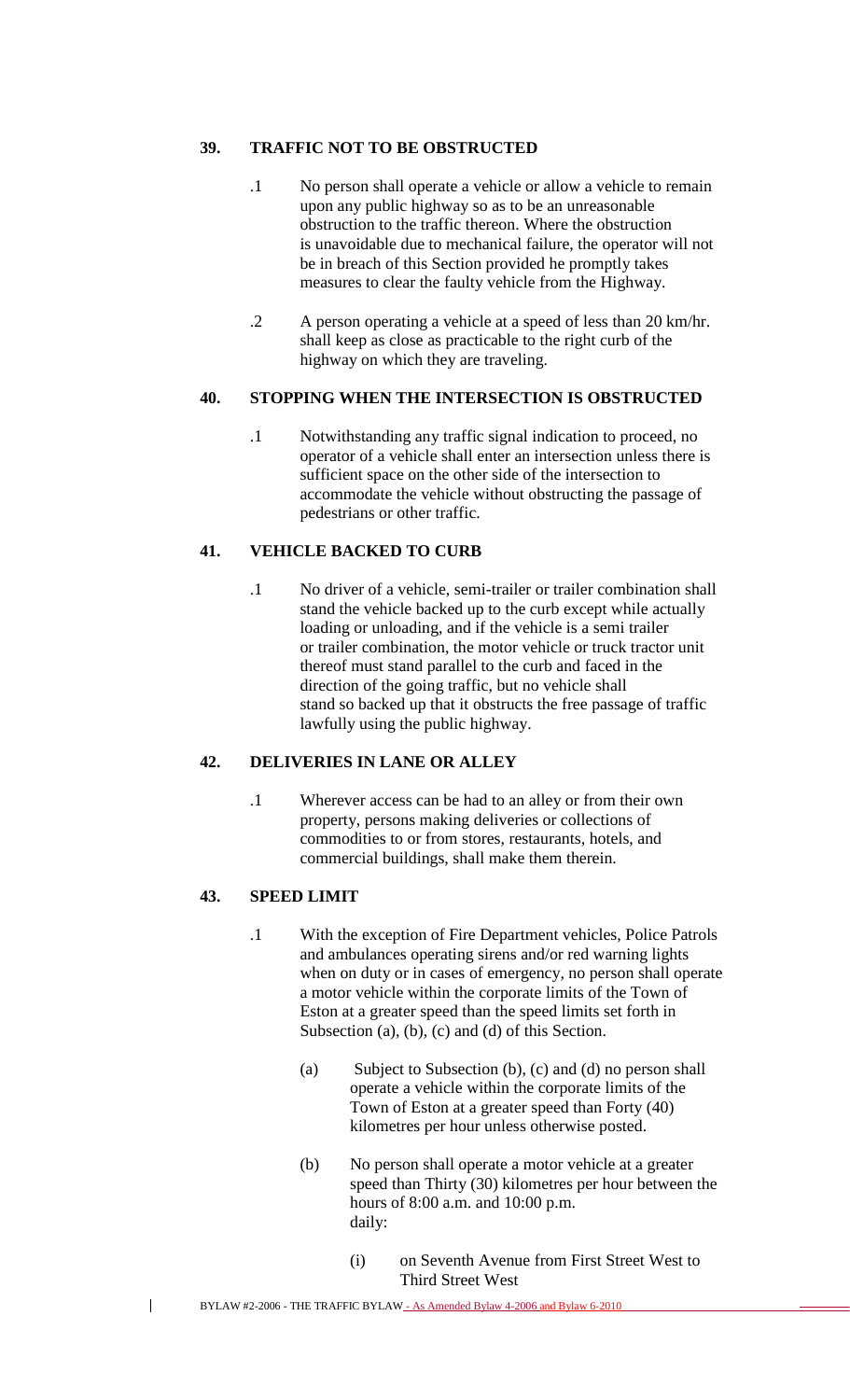- (ii) on Third Street West from Second Avenue South to Fourth Avenue South
- (iii) on Main Street South from Seventh Avenue to the Northerly intersection with Larson Crescent and Main Street.
- (c) No person shall drive any vehicle at a rate of speed in excess of Twenty (20) kilometres per hour on any roadway in the fairgrounds (Parcels B, G and P) and school grounds.
- (d) No person shall drive any vehicle at a rate of speed in excess of fifty (50) kilometres per hour on the following locations:
	- (i) Highway 44 Railway Avenue
	- $(ii)$  Highway 30  $2<sup>nd</sup>$  Street South East

## **44. EMERGENCY VEHICLES**

- .1 An operator of a vehicle shall not follow any fire engine, ambulance, or other emergency vehicle at a distance of less than 50 meters when such apparatus is responding to an alarm and/or when using a flashing light or siren.
- .2 An operator of a vehicle shall not park within 50 metres of a Fire Truck engaged in fighting a fire or other emergency activity. At the direction of the Fire Chief the Town Engineer or the Police may close a street and remove all vehicles in order to deal with an emergency.
- .3 No operator of a vehicle shall permit such vehicle to cross over or interfere with any fire hose.

#### **45. RIDING OR DRIVING ON SIDEWALK PROHIBITED**

.1 No person shall ride, drive, or back any vehicle along or across any sidewalk, or curb, gutter, or boulevard, except at a regular sidewalk crossing or public highway intersection, unless with the written permission of the Town Engineer.

## **46. ENTERING AN EXIT**

 $\mathbf{I}$ 

.1 No person shall enter or leave a parking area in any other manner than as indicated by signs posted in the said area, nor park a vehicle otherwise than indicated on signs erected in the said parking area.

#### **47. LIVESTOCK, HAZARDOUS OR OBNOXIOUS LOADS**

.1 Any vehicle used for the purpose of hauling hazardous or obnoxious substances shall not be parked on a public highway except for the purpose of loading or unloading.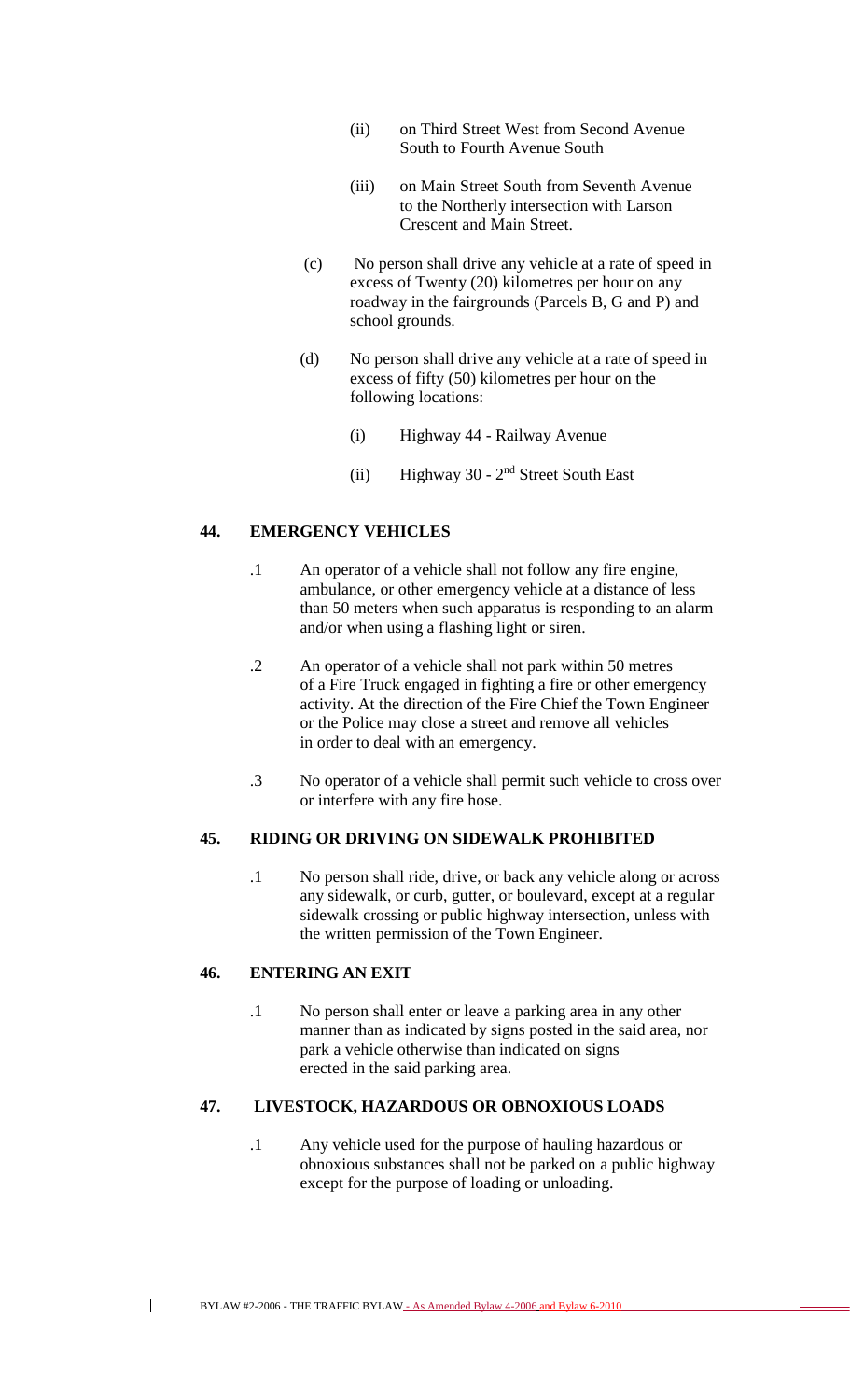#### **48. DEBRIS ON STREETS**

- .1 No person shall, either himself or through another person, leave any vehicle or anything that might directly or indirectly encumber, obstruct, injure, or foul any street, lane, sidewalk, road, bridge, ditch, gutter, drain or sewer in the Town of Eston.
- .2 No person shall throw glass or debris on any street, playground, sidewalk, boulevard or parking lot.

# **PART VI- REGULATIONS RESPECTING OPERATION OF BICYCLES, MOTORCYCLES AND SKATEBOARDS, SLEDS, COASTERS OR SIMILAR DEVICES.**

#### **49. BICYCLE AND MOTORCYCLE REGULATIONS**

- .1 Every person when operating a bicycle or motorcycle upon any public highway in company with other bicycle or motorcycle operators shall so operate or ride the same as to proceed with said operators in single or double file.
- .2 No more than one person shall ride upon any bicycle propelled by muscular power upon any public highway except a bicycle built for two, and no person shall ride upon any motorcycle other than upon a seat attached to said vehicle.
- .3 A rider of a bicycle or motorcycle shall not remove both hands from the handle bars at the same time, or both his feet from the pedals at the same time, nor shall he practise any acrobatics or fancy riding on any public highway.
- .4 No person shall ride a bicycle or motorcycle upon a sidewalk or boulevard, but may ride over an approach or sidewalk crossing.
- .5 Every person riding a bicycle shall ride as close as possible to the right hand curb or to any person who may be riding a bicycle on his right side, but this shall not apply when the rider is approaching an intersection and indicating his intention to turn from a direct lane by giving a visible signal.
- .6 Every bicycle when operated upon a public highway shall be equipped with a brake adequate to control the movement of and to stop such bicycle whenever necessary. Such brake shall be maintained in efficient working condition at all times.
- .7 An operator of a bicycle or motorcycle upon a street shall not tow or drag any person on roller skates, skate boards, skis, or toboggan nor any coaster sled, child's wagon or any other vehicle nor shall any such operator wheel another such vehicle along the side of the vehicle so operated by him.

## **50. SKATEBOARD REGULATIONS**

 $\mathbf{I}$ 

.1 No person shall skateboard on a street, sidewalk or public place within the Town of Eston in a manner to provide a risk to others or interfere with pedestrians or vehicle traffic.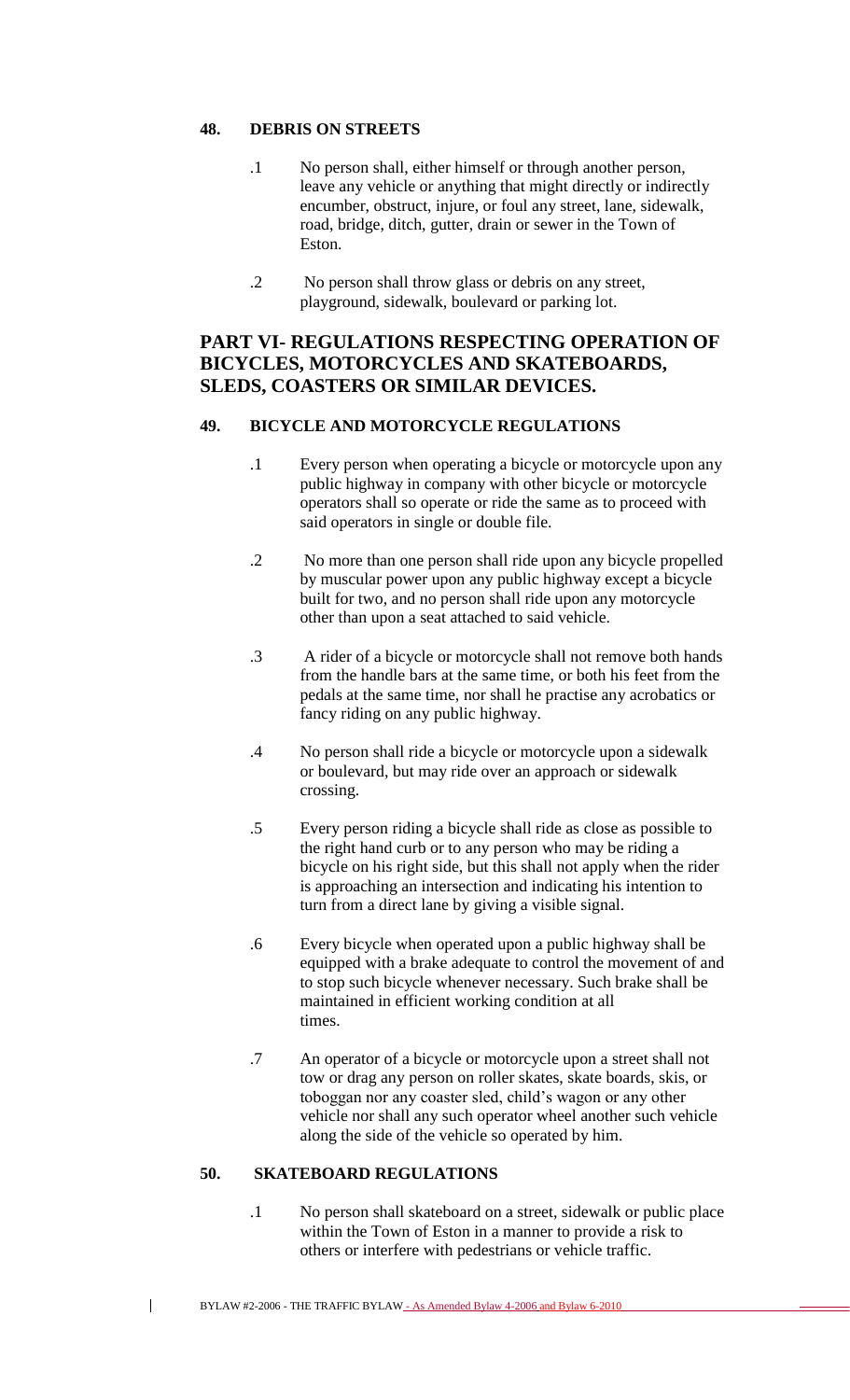## **51. USE OF SLEDS, COASTERS OR SIMILAR DEVICES**

.1 No person shall coast or ride down hill on a sled, toboggan, skis, or other similar devices on a public highway; and further, no person shall use a public highway as a playground except as authorized by resolution of Council, provided, however, that nothing in this paragraph shall prevent a person who is walking from pulling a sleigh on which a person is riding.

#### **52. IMPOUNDING OF BICYCLE, SLED, SKATEBOARD, COASTER**

- .1 The Police may at their discretion impound or cause to be impounded any bicycle, skateboard, sled, coaster or similar devise and waive the penalty set forth in Section 63 as follows:
	- (a) for any offence under Section 49 (1) to  $(8)$  inclusive or Section 50 and Sect ion 51 of this Bylaw for a period up to but not exceeding seven (7) days.

## **53. SNOWMOBILES AND ALL TERRAIN VEHICLES**

- .1 No person may operate or park a vehicle, snowmobile recreation vehicle, or all terrain vehicle on Public Reserve.
- .2 The provisions of Subsection (1) shall not apply to maintenance vehicles or vehicles using a designated parking area.

# **PART VII - REGULATIONS RESPECTING EQUIPMENT AND STREET OBSTRUCTION**

## **54. HEAVY MACHINERY, VEHICLES WITH SPIKES**

.1 No person shall drive on any of the highways any vehicle having metal spikes, lugs or cleats projecting from the face of the wheel or tire of such vehicle, or any vehicle having a caterpillar tread, nor shall any heavy machinery or tractor of such weight or so equipped as might cause damage to the highways, be moved, conveyed, or operated on the highways, until a permit to do so has been first obtained from the Town Engineer, such Permit may be granted on application in writing, in which the route to be taken, the weight and nature of the vehicle or machinery and such other further information as the Town Engineer may require shall be set forth, and the applicant shall therein agree to pay all the damages caused to the highways as a result of the operation and conveyance or movement of such vehicle or machinery, and shall forthwith furnish to the Council such security for such amounts as shall be required by the Council, and which said security must be in every way satisfactory to the Council.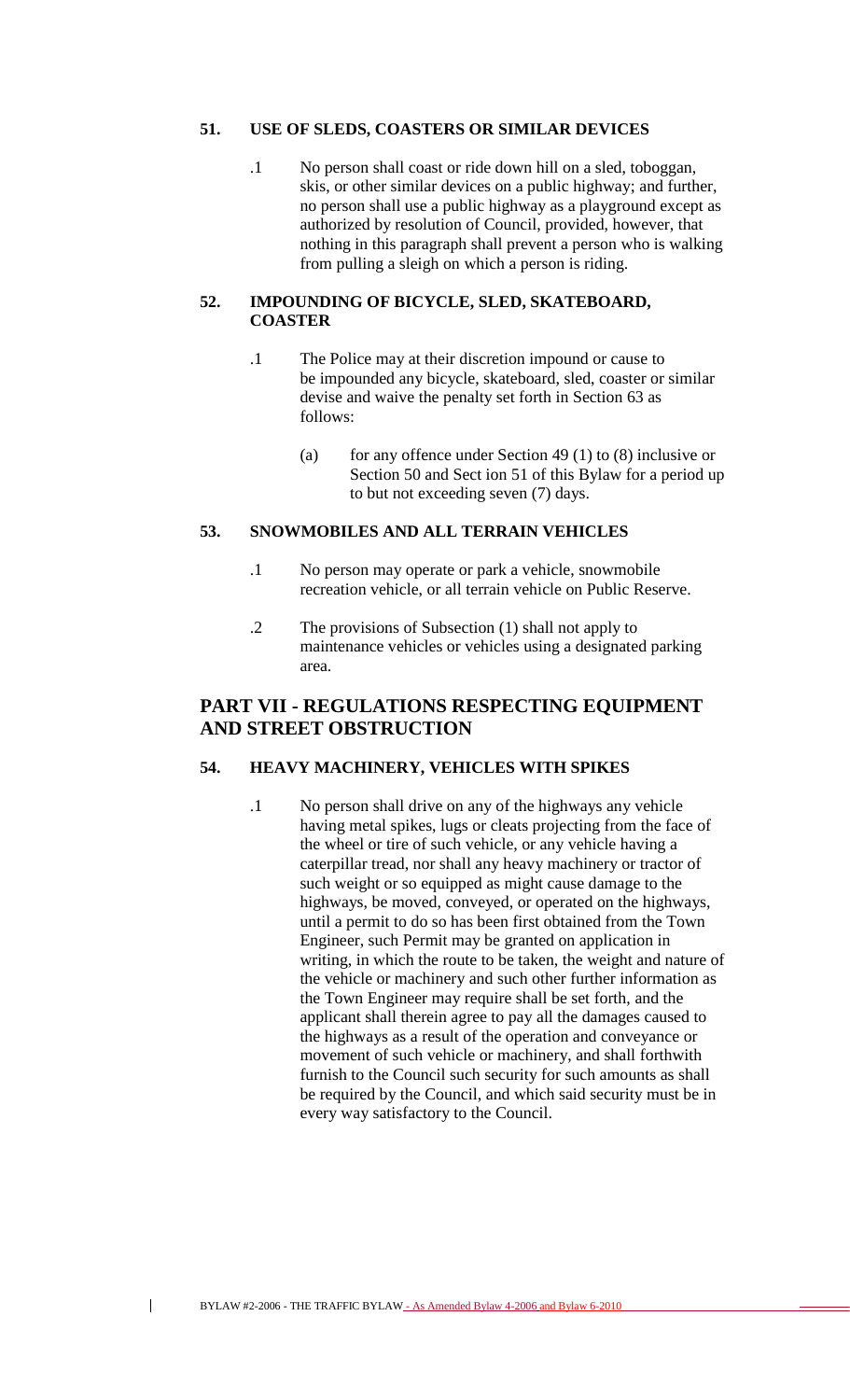## **55. SIZE OF LOADS**

- .1 No person shall permit a load exceeding in width two and one half (2.5) meters or four (4) meters in height or twenty (20) meters in length, except Town owned equipment, to be moved over any public highway unless authorized by a special permit issued by the Town Engineer pursuant to this or any other Bylaw of the Town. This provision does not apply to those areas of Town subject to regulations under The Highways Act.
- .2 Section 55.1 does not apply to any farm equipment, farm machinery or grain bin being towed or self propelled between sunrise and sunset except:
	- (a) where it extends or protrudes to the left of the centre line of the main travelled portion of the street to such an extent that oncoming traffic is not able to proceed

# **56. CONDUCT OF VEHICLE**

.1 No person shall drive or conduct a vehicle in such condition or so loaded as to be likely to cause unnecessary delay in traffic, or accident or injury to the person or property.

## **57. TRANSPORT OF MATERIALS**

.1 All material of any kind being transported over any public highway must be transported in such a manner and in such containers that no part of the material while in transit, shall find its way to the surface of the public highway. Should any material be spilt upon the public highway, it shall immediately be removed by the person in charge of said material, so that the public highway shall be in as clean and usable state as before the material was spilt. The owner of any vehicle shall be responsible for any violation of this section.

#### **58. OBSTRUCTING VISION OF TRAFFIC**

- .1 No person shall permit steam, smoke, vapour or any other gaseous substances to escape from lands or buildings onto a highway so as to obstruct the vision of or otherwise endanger traffic thereon.
- .2 No person shall construct any fence, sign or structure or allow any tree or display to be placed so as to obstruct the view of site lines of any street or lane.

# **PART VIII - TRUCK REGULATIONS**

## **59. HEAVY VEHICLE ROUTE, WEIGHT RESTRICTIONS**

- .1 Council may be resolution, from time to time designate certain public highways within the boundaries of the Town of Eston as heavy vehicle routes.
- .2 The public highways set out in Schedule "D" hereof are hereby designated as heavy vehicle routes and the erection of signs for the said streets is hereby authorized.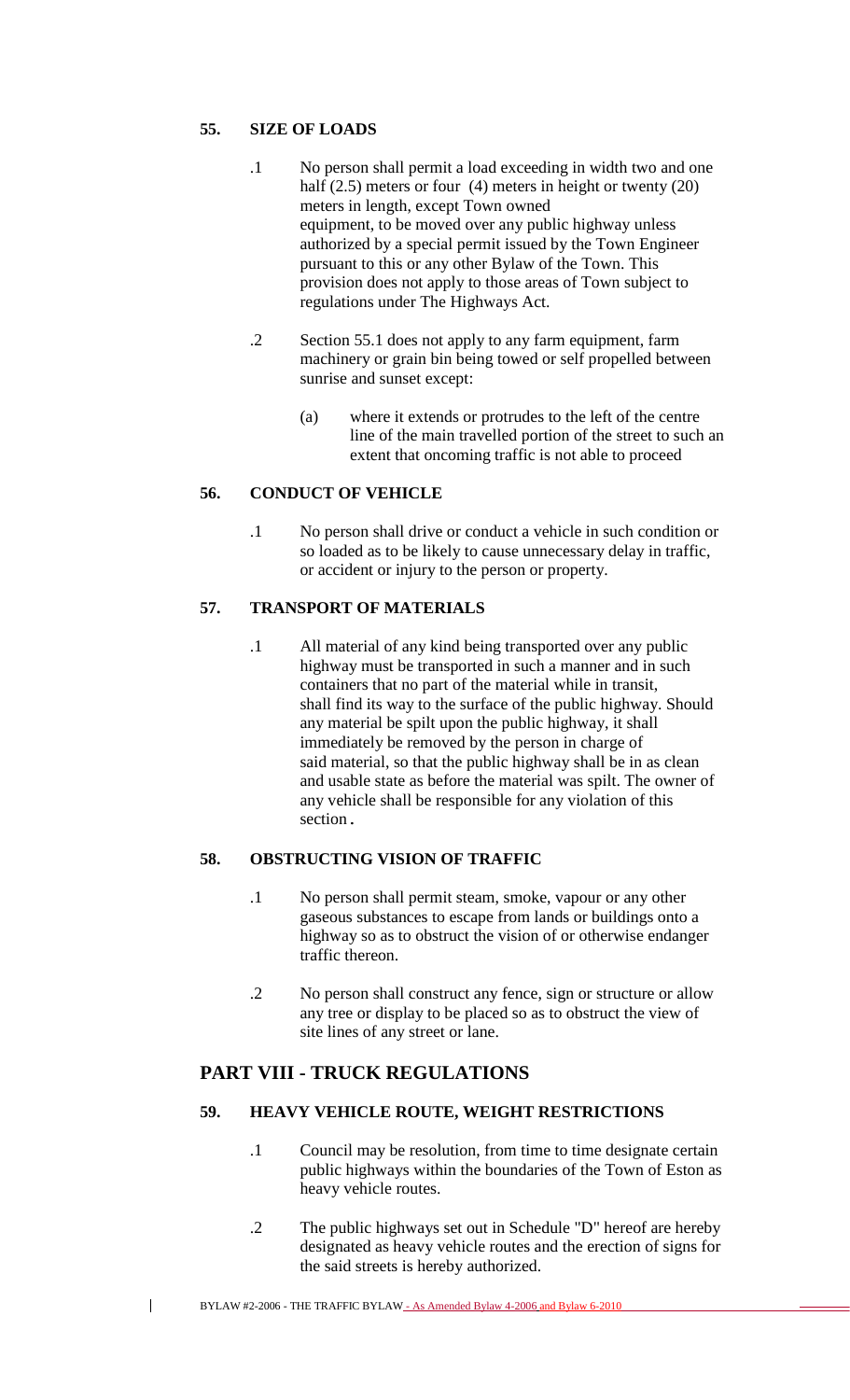- .3 On all public highways designated as heavy vehicle routes, the maximum gross weight permitted, including the weight of the vehicle and the load, on the road surface shall not exceed the following, namely:
	- (i) for a two axle truck or a two axle passenger carrying motor vehicle 13,700 kg.
	- (ii) for a three axle truck or a three axle passenger carrying motor vehicle 20,000 kg.
	- (iii) for a four axle truck  $25,500$  kg.
	- (iv) for any semi trailer unit or combination of vehicles other than those included in clauses (i), (ii), and (iii) 54,500 kg.
	- (v) for any other vehicle other than those referred to in clauses (i), (ii), (iii) or (iv) and for any building, object or contrivance 10,000 kg.
- .4 The maximum weight permitted, including the weight of the vehicle, on the road surface, other than a heavy vehicle route shall not exceed 8 tonnes and the erection of signs for the said streets is hereby authorized.
- .5 The driver of every truck exceeding the weight restrictions outlined in subsection (4) shall follow the marked "Heavy Vehicle Route". The driver of any truck or other vehicle in excess of the weight restrictions outlined in subsection (1) found travelling on any street or avenue other than those designated as the "Heavy Vehicle Route" shall be in violation of the Bylaw excepting in those cases where a truck or other vehicle is required to leave the heavy vehicle route for the purpose of pick-up or delivery in which case the driver shall do so by the most direct route to the consignee or shipper and shall return to the heavy vehicle route by the most direct route.
- .6 Whenever it shall be necessary to transport a non-divisible load, and which exceeds the weight restrictions set out in Subsection (3) or exceeds 20 meters total length over the streets or alleys of the Town, the same shall be done only after issuance of a special permit for a single trip with the load so to be transported. The Town Engineer is hereby authorized upon application to grant such special permit which shall be in writing for the moving of any non-divisible load, provided that the person, firm or corporation making such application may be required to furnish a bond or an amount to be fixed by the Town Clerk payable to the Town and conditioned so as to save the Town harmless from any claim, loss or damage that may result from the granting of such permit, or that may arise from or on account of any work done there under and further condition that the grantee shall restore at his own cost to a condition satisfactory to the Town Engineer any pavement, subway, tunnel, sewer pipe, conduit, or other property that may be injured by reason of the transportation of such article under such permit and the Town Engineer in granting such permit shall, whenever it may appear to him necessary to do so, in order to protect the pavement of the Town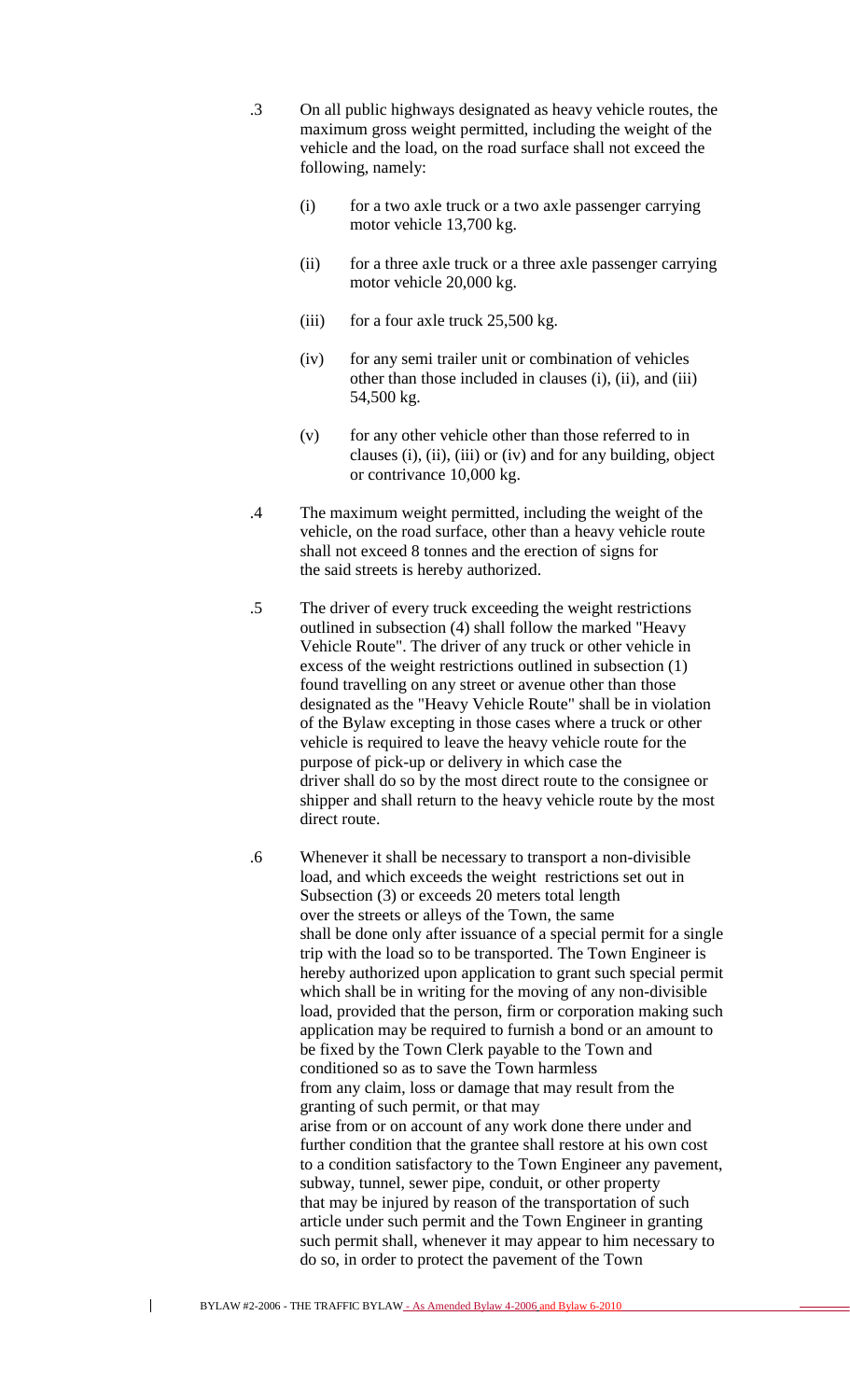or to prevent obstruction to traffic, limit the said permit as to time and particular street or streets to be used and impose such other special condition as may in his opinion tend to prevent injury, or damage to the Town or its property.

- .7 Whenever a vehicle passing over any street or alley of the Town is found to be operating in violation of the provisions of this Section, such vehicle shall not be permitted to proceed further until the excess load is reduced or permit secured to comply with the provisions of this Section.
- .8 In any prosecution for a violation of the provisions of this section the onus of proof shall be on the accused.
- .9 The Police having reason to believe that the gross weight of a vehicle and its load is in excess of the maximum gross weight prescribed by this Bylaw may weigh the same by means of a portable or stationary scale or may require the person in charge of the vehicle to take the vehicle to the nearest scale.
- .10 The provisions of this Section shall not apply to any persons operating a heavy vehicle owned by the Town of Eston while actually in use in the service of the Town.
- .11 This Section shall not apply in the case of any vehicle owned or hired by the Town, or which is owned or hired by any person who is carrying out a contract or contracts within the Town for the purpose of any Public Works of the Town provided however, that in the latter case such vehicle must be actually used in connection with such Public Works or works.

## **PART IX - PENALTIES**

## **60. PERSONS COMPLYING WITH BYLAW**

.1 A person who contravenes any of the provisions of this Bylaw or fails to comply therewith or with any notice given there under, shall commit an offence and be liable to the penalties herein provided for.

## **61. OWNER OF MOTOR VEHICLE**

.1 The owner of a motor vehicle as defined by The Highway Traffic Act shall be liable for violation of any of the provisions of this Bylaw in connection with the operation of a motor vehicle, unless such owner proves to the satisfaction of a Provincial Magistrate or Justice of the Peace trying the case, that at the time of the offence, the vehicle was not being operated by him nor by any person with his consent, express or implied.

## **62. REMOVAL OF VEHICLES**

- .1 A police officer may, without warrant, seize any vehicle that, in his opinion, is:
	- (a) Being operated in violation of this Bylaw.
	- (b) Parked contrary to the provisions of this Bylaw.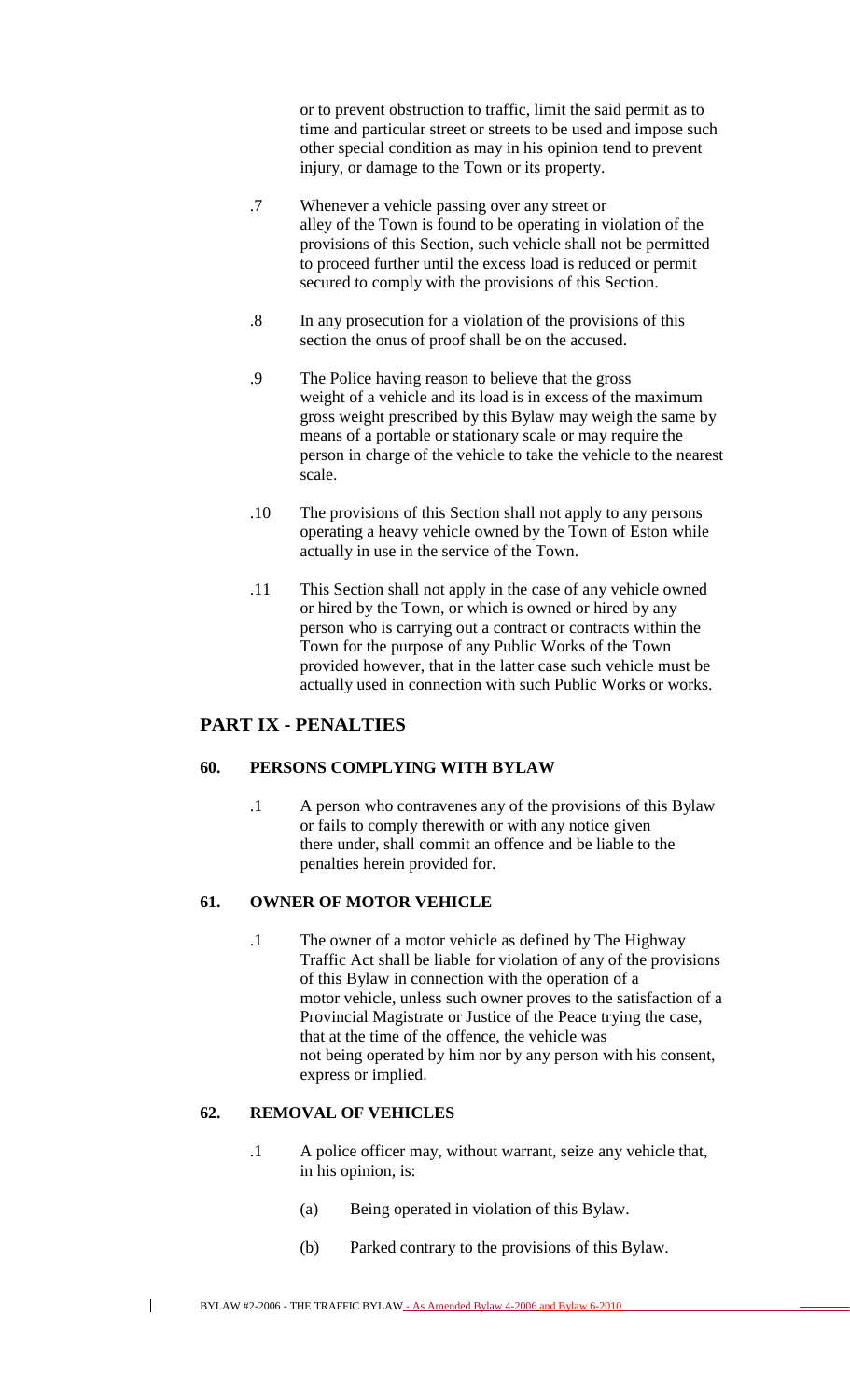- .2 Any police officer, or any other person authorized by the Town Engineer, may move or remove or cause to be moved or removed any vehicle that is unlawfully parked, placed, left or kept on any public highway, public parking place, other public place or municipally owned property.
- .3 Any vehicle removed pursuant to subsections (1) or (2):
	- (a) Shall be impounded and stored at a site designated by the seizing officer, at the cost of the owner for a period of thirty (30) days after the date of removal of the vehicle unless the costs of removal, impoundment and storage and any outstanding fines are sooner paid.
	- (b) May be released to the owner on payment of the cost of removal, impoundment and storage and any outstanding fines within thirty (30) days after the date of the removal of the vehicle.
- .4 If the vehicle is not redeemed within thirty (30) days, pursuant to clause 3(b):
	- (a) The vehicle shall be dealt with as lost or unclaimed personal property.
	- (b) The Town shall have the right to recover from the owner of the vehicle the cost of removal, impoundment and storage, including the actual cost of advertising, by:
		- (i) Action in a court of competent jurisdiction.
		- (ii) Sale of the vehicle at public auction.
		- (iii) By private sale of the vehicle where the vehicle cannot be disposed of at the public auction.
- .5 The expenses mentioned in Subsection (3)(b) are a lien upon the vehicle seized and if the owner of the vehicle cannot be found after advertising in the local newspaper for 2 consecutive weeks or if he fails to pay the expenses within fourteen (14) days after the day on which a notice requiring him to do so has been served on him or sent to him by registered mail, the vehicle may be sold as described in Subsection (4)(b) for the purpose of recovering the expenses.

## **63. PENALTIES**

 $\overline{\phantom{a}}$ 

.1 Any person convicted of a breach of the provisions of this Bylaw, other than Part IV Parking, shall forfeit and pay at the discretion of the convicting Judge of the Magistrate's Court or Justice of the Peace having jurisdiction in the Town of Eston, a penalty not less than One Hundred (\$100.00) Dollars and not more than Five Thousand (\$5,000.00) Dollars and upon default of payment thereof, the person convicted may be committed to a jail or to the Provincial Correctional Centre, or to a public lockup for any time determined by the Judge of the Magistrate's Court or the Justice of the Peace, not exceeding thirty (30) days, unless the penalty and costs including the costs of committal and of the conveyance of the person convicted to the said jail, Provincial Correctional Centre, or lock-up are sooner paid.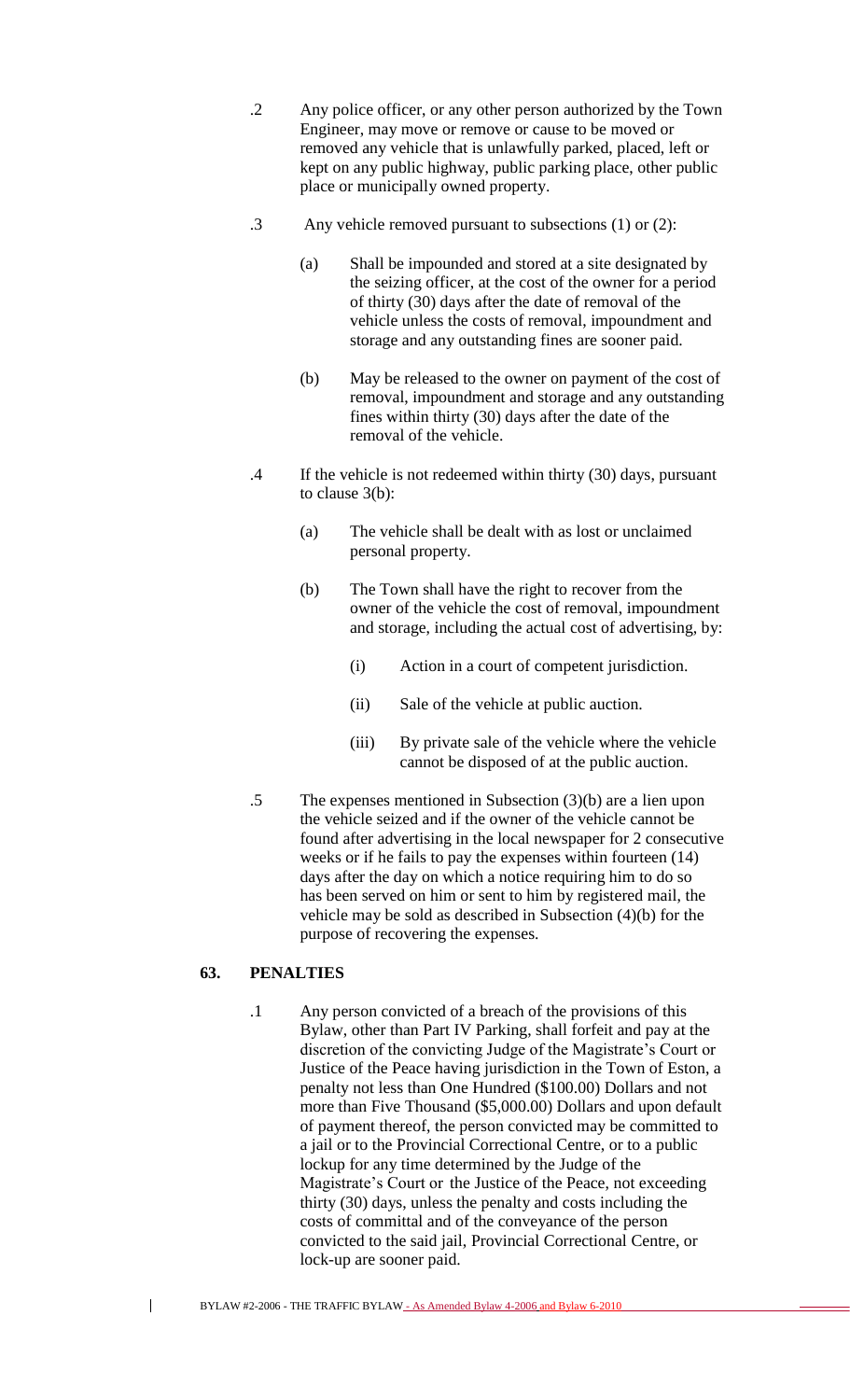- .2 Notwithstanding the provisions of Section 63.1 to the contrary, any person who violates Section 59 hereof is guilty of an offence and liable to summary conviction to a fine of not less than One Hundred (\$100.00) Dollars plus Two (\$2.00) Dollars for each one hundred pounds or fraction thereof by which the actual gross weight exceeds one thousand (1,000) pounds more than the prescribed maximum gross weight and in default of payment, to imprisonment for a term of not less than seven (7) days or more than thirty (30) Days.
- .3 Notwithstanding the provisions of Section 63.1 to the contrary, any person who violates Part IV Parking hereof is guilty of an offence and liable to summary conviction to a fine of not less than Fifty (\$50.00) Dollars plus Two and in default of payment, to imprisonment for a term of not less than seven (7) days or more than thirty (30) Days.

## **64. VOLUNTARY PENALTIES**

.1 Notwithstanding the provisions of Section 63 to the contrary, any person who has committed or is alleged to have committed an offence under this Bylaw may pay a voluntary penalty of \$50.00 for Section 63.1 or \$25.00 for Section 63.3.

## **65. SUMMARY OFFENCES PROCEDURES**

.1 Notwithstanding the provisions of Section 63 to the contrary under this Bylaw, the provisions of the Summary Offences Procedures Act Regulations 1991, as hereafter may be amended, will apply to such offence.

#### **66. SUB-HEADING FOR CONVENIENCE**

.1 All sub-headings in any way relating to any clause, section paragraph or provision of this Bylaw are not and shall not be any part of this Bylaw, the said sub-headings being included herein for the purpose of reference and convenience only.

## **67. REPEAL OF FORMER BYLAWS**

.1 Bylaws 11/1987, 9/1988, 03/1991, 11/1991, 05/1990, 2/1998, 6/1999, 5/2001, 10/2003 and 04/2005 of the Town of Eston are hereby repealed.

#### **68. COMING INTO FORCE**

.1 This bylaw shall come into force on the date of approval by The Saskatchewan Highway Traffic Board.

.............................................. ......................................... Mayor Administrator

 $\mathbf{I}$ 

Certified a true copy of Bylaw #2-2006 adopted by resolution of Council on March 8, 2006 as amended by Bylaw #4-2006 and Bylaw #6-2010. . Seal states of the states of the states of the states of the states of the states of the states of the states of the states of the states of the states of the states of the states of the states of the states of the state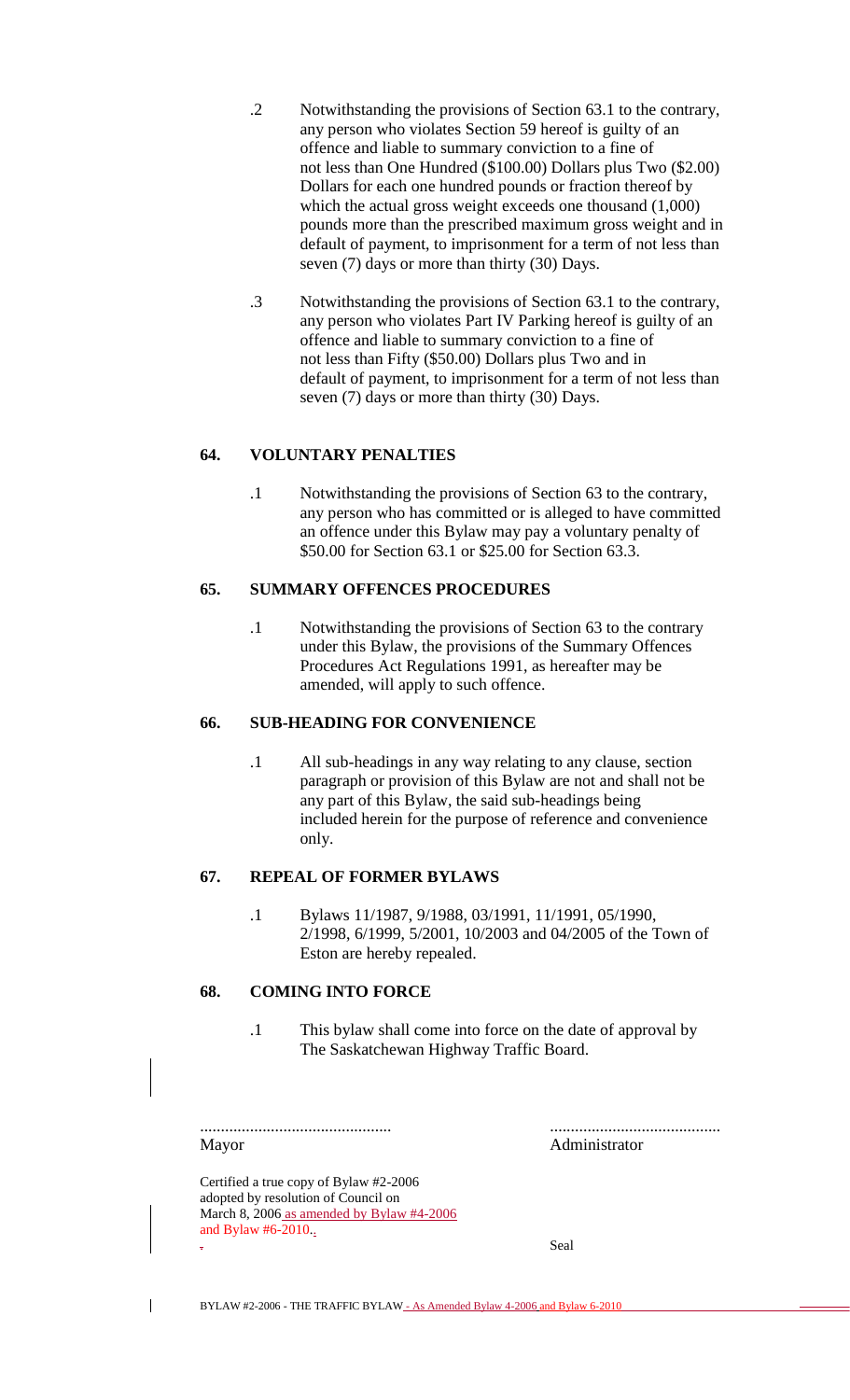.......................................

Administrator

#### **SCHEDULE "A" BYLAW 2-2006 STOP STREETS**

## Street or Avenue Intersected by Street or Avenue

| <b>Main Street</b>                                          | Railway Avenue            |
|-------------------------------------------------------------|---------------------------|
| <b>First Street East</b>                                    | Railway Avenue            |
| <b>Second Street East</b>                                   | Railway Avenue            |
| <b>First Street West</b>                                    | Railway Avenue            |
| <b>Second Street West</b>                                   | Seventh Avenue            |
| Third Street West                                           | Railway Avenue            |
| Lane at South End Gatenby Subdivision                       | <b>Second Street East</b> |
| Avenue A                                                    | <b>Second Street East</b> |
| <b>First Avenue</b>                                         | <b>Second Street East</b> |
| Second Avenue                                               | <b>Second Street East</b> |
| Third Avenue                                                | <b>Second Street East</b> |
| <b>Fourth Avenue</b>                                        | <b>Second Street East</b> |
| Fifth Avenue                                                | <b>Second Street East</b> |
| Sixth Avenue                                                | <b>Second Street East</b> |
| Seventh Avenue                                              | <b>Second Street East</b> |
| Kay Lane                                                    | <b>Second Street East</b> |
| Seventh Avenue                                              | Third Street West         |
| Service Road Entrance on Highway 44 North of Lot 4, Block B |                           |

# **FOUR WAY STOP STREETS**

Second Avenue SW First Street SW Fifth Avenue SW Third Street SW

Street or Avenue<br>Intersected by Street or Avenue

## **SCHEDULE "B" YIELD STREETS**

Second Avenue Third Street West Third Avenue Third Street West Fourth Avenue Third Street West Sixth Avenue<br>
Second Street West<br>
Second Street West<br>
Third Street West<br>
Fifth Avenue West Second Street West First Street West **Third Avenue West** First Street West **Fifth Avenue West** First Street West Sixth Avenue West First Street East<br>
Fifth Avenue East<br>
First Street East<br>
Seventh Avenue E Third Street West Avenue A North Second Street West Avenue A North Third Street West Avenue A North Main Street Avenue A North Larson Crescent Main Street Kay Lane Main Street Fairgrounds Entrance Third Street West Seventh Avenue West Main Street Seventh Avenue East Main Street

## Street or Avenue Intersected by Street or Avenue

First Street West **Fourth Avenue West** First Street West Seventh Avenue West Seventh Avenue East